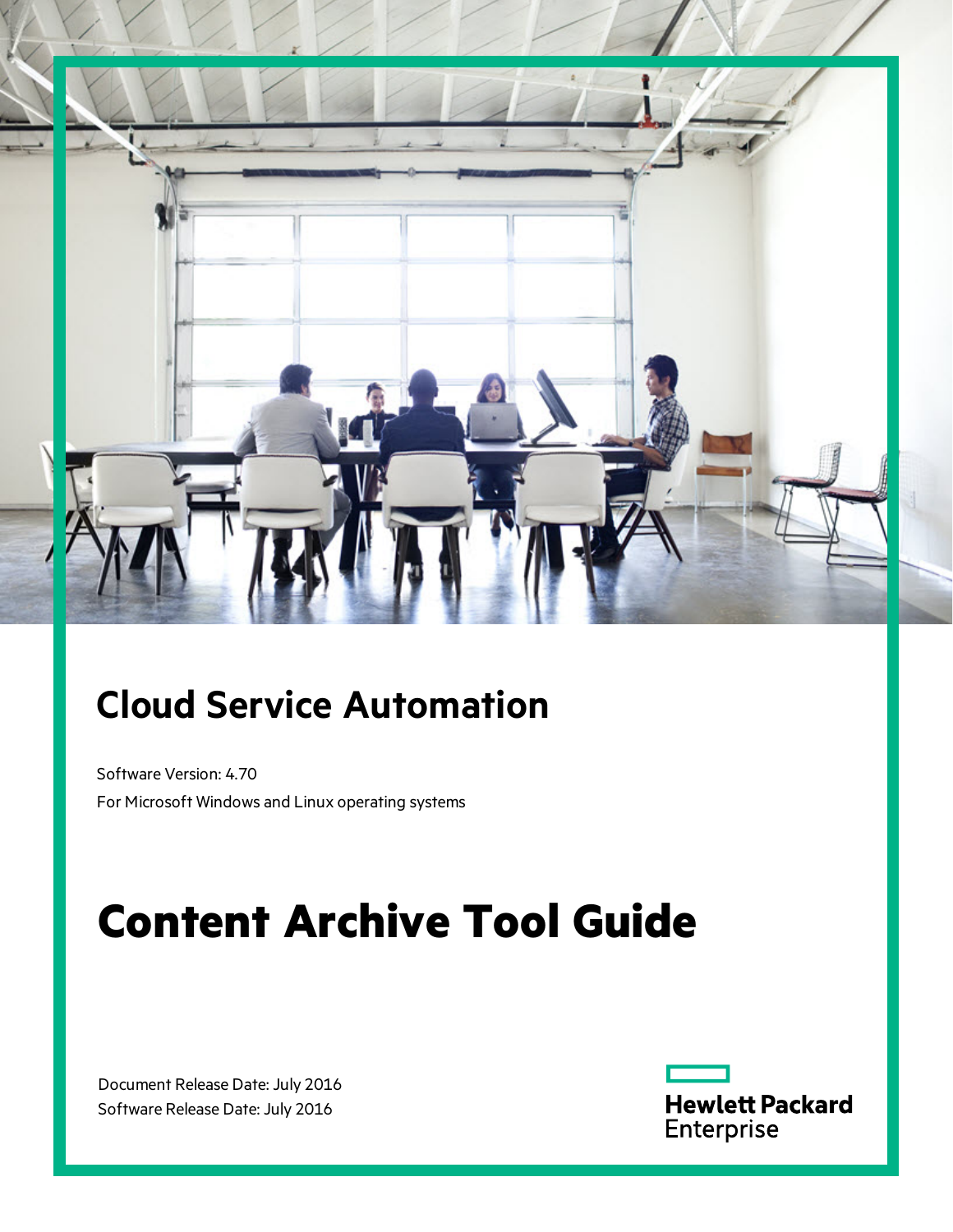### Legal Notices

#### Warranty

The only warranties for Hewlett Packard Enterprise products and services are set forth in the express warranty statements accompanying such products and services. Nothing herein should be construed as constituting an additional warranty. Hewlett Packard Enterprise shall not be liable for technical or editorial errors or omissions contained herein.

The information contained herein is subject to change without notice.

### Restricted Rights Legend

Confidential computer software. Valid license from Hewlett Packard Enterprise required for possession, use or copying. Consistent with FAR 12.211 and 12.212, Commercial Computer Software, Computer Software Documentation, and Technical Data for Commercial Items are licensed to the U.S. Government under vendor's standard commercial license.

### Copyright Notice

© 2016 Hewlett Packard Enterprise Development LP

#### Trademark Notices

Adobe™ is a trademark of Adobe Systems Incorporated.

Microsoft® and Windows® are U.S. registered trademarks of Microsoft Corporation.

The OpenStack® Word Mark and the Square O Design, together or apart, are trademarks or registered trademarks marks of OpenStack Foundation, in the United States and other countries and are used with the OpenStack Foundation's permission.

Oracle and Java are registered trademarks of Oracle and/or its affiliates.

RED HAT READY™ Logo and RED HAT CERTIFIED PARTNER™ Logo are trademarks of Red Hat, Inc.

This product includes an interface of the 'zlib' general purpose compression library, which is Copyright © 1995-2002 Jean-loup Gailly and Mark Adler.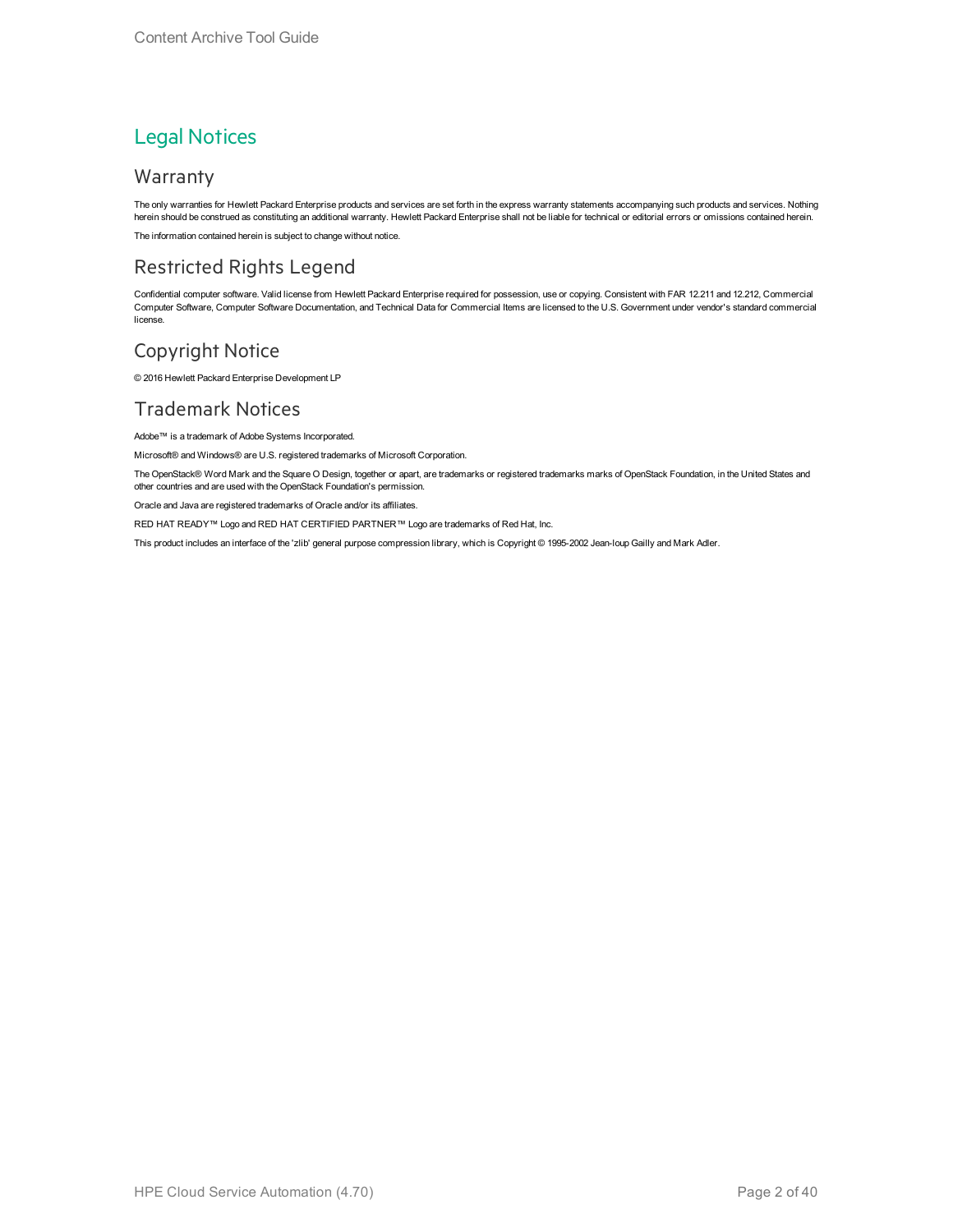# **Contents**

| Update preserveExisting process for service offerings  22 |  |
|-----------------------------------------------------------|--|
|                                                           |  |
|                                                           |  |
|                                                           |  |
|                                                           |  |
|                                                           |  |
|                                                           |  |
|                                                           |  |
|                                                           |  |
|                                                           |  |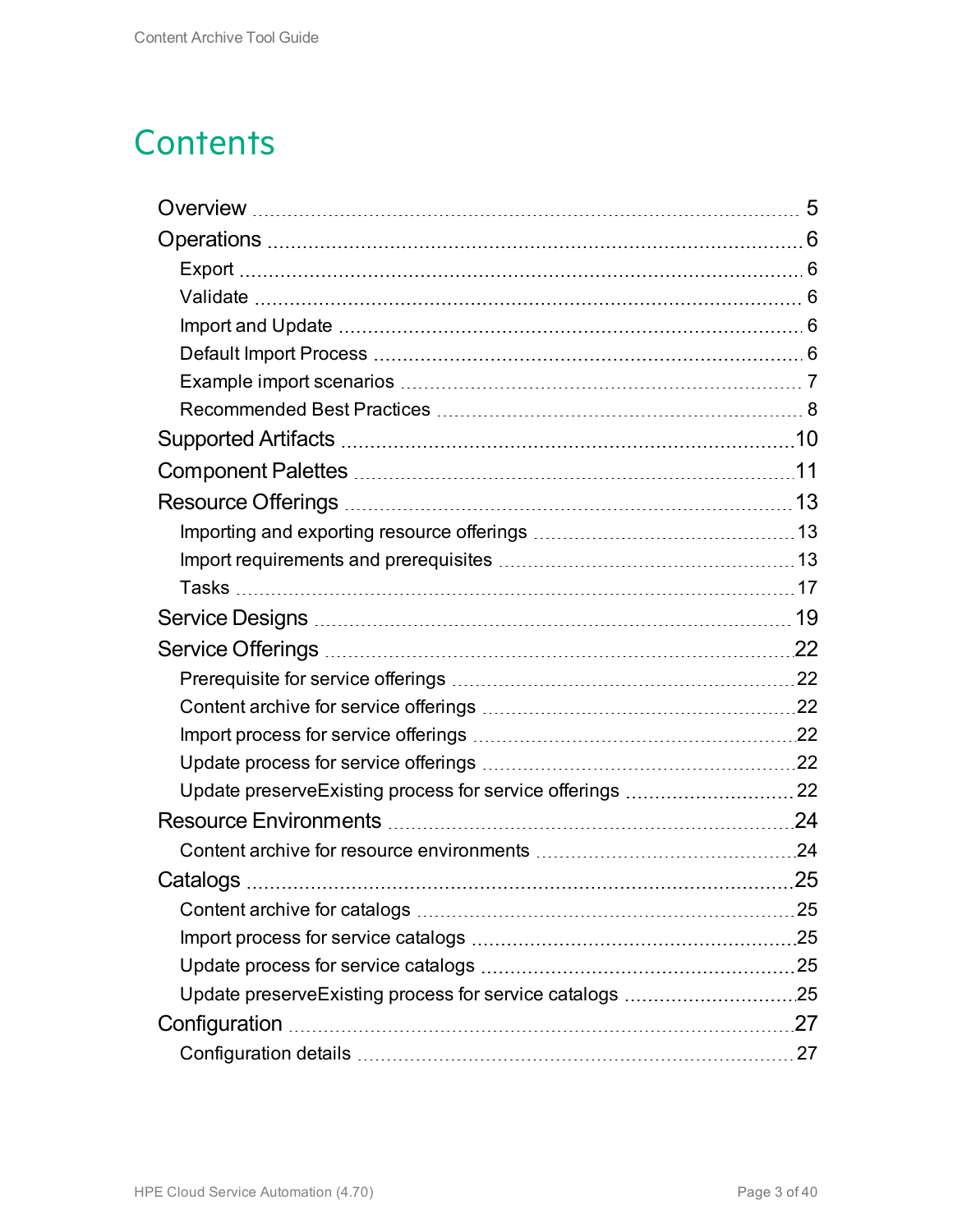| Communicating with MS SQL or Oracle Database using SSL 34 |  |
|-----------------------------------------------------------|--|
|                                                           |  |
|                                                           |  |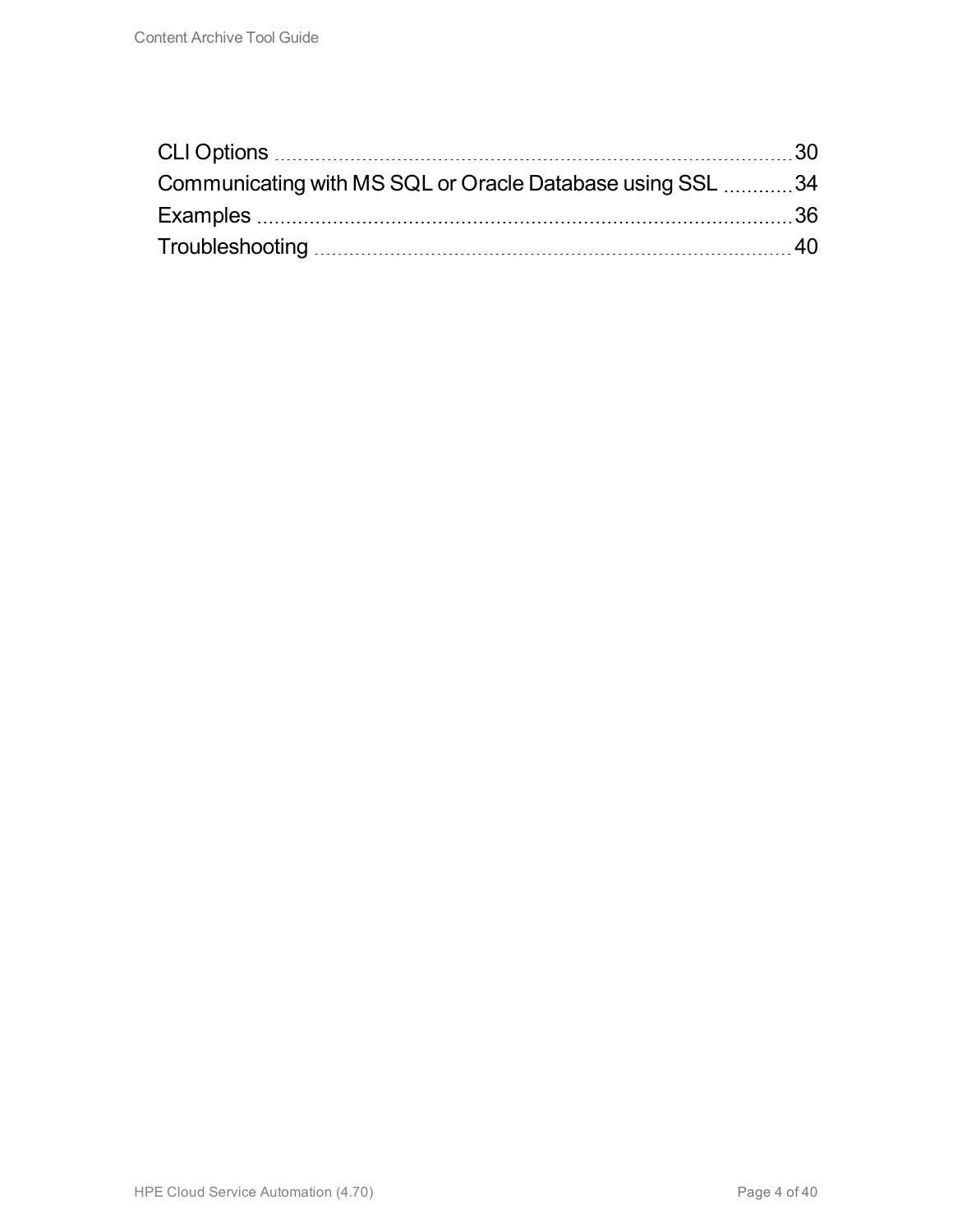# <span id="page-4-0"></span>**Overview**

HPE Cloud Service Automation (CSA), through the command-line interface of the CSA Content Archive Tool, enables you to export and import artifacts between CSA archive files. Exporting enables you to create a zip of selected artifacts on one system, and importing/updating enables you to install/add or replace/overwrite artifacts on another system.

An archive contains XML and JSON documents that represent the primary artifact being exported, dependent artifacts, and any customized images or dynamic property JSP files necessary to represent the entire artifact. For example, a service offering archive contains the XML documents representing the service offering, the service design associated with the service offering, resource offerings associate with the service design, and a Manifest XML document. The service offering archive will also contain any dynamic property JSP files and images used for customization of all these artifacts. Important:

Archives created on previous versions of CSA can be imported to the most current version. However, if CSA has been configured to verify the authenticity of import service design, service offering, and catalog content archives (which is done by setting the property csa.security.enable), then service design, service offering, and catalog content archives that were successfully imported into CSA 4.50 or earlier will no longer import properly until they are digitally signed. See the *CSA Configuration Guide* for information on how to digitally sign a content archive.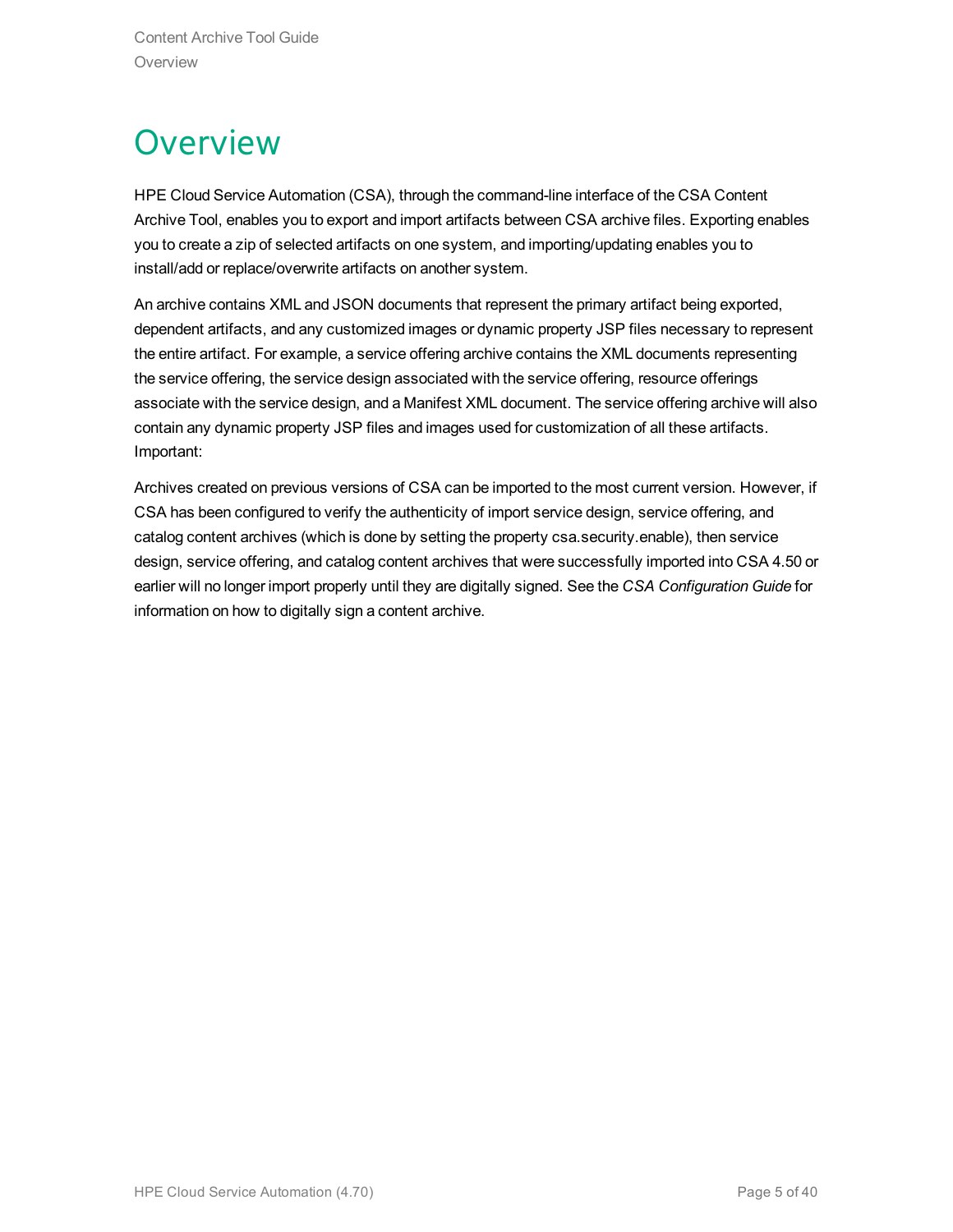Content Archive Tool Guide **Operations** 

# <span id="page-5-0"></span>**Operations**

<span id="page-5-1"></span>The CAT enables you to use the following operations:

### Export

Use the export operation to export supported artifacts as archives. An archive name includes the primary artifact type, its display name, and its ID. A separate archive is created for each primary/topmost artifact in an exported hierarchy. After an export is complete, a summary of the operation is displayed.

### <span id="page-5-2"></span>Validate

Use the validate operation to preview actions that will be taken by the import operation. This operation displays a summary of artifacts that can be imported from the specified archive and artifacts that already exist on the system.

### <span id="page-5-3"></span>Import and Update

The default import behavior adds artifacts, whereas the update behavior not only adds artifacts but also replaces matching artifacts. After an import/update is complete, a summary of the operation is displayed.

### <span id="page-5-4"></span>Default Import Process

By default, an artifact is not imported if the source and existing target artifacts are considered to be functionally equivalent. Artifacts are considered functionally equivalent if the following is true:

Values evaluated to determine functional equivalence

| <b>Artifact type</b>     | Has the same                                              |
|--------------------------|-----------------------------------------------------------|
| <b>Component Palette</b> | Internal name                                             |
| Resource Offering        | Resource category, provider type, properties, and actions |
| Service Design           | Internal name                                             |
| Service Offering         | Internal name                                             |
| Resource Environment     | Internal name                                             |
| Catalog                  | Internal name and organization ID                         |

**Important:** If the import operation fails, changes are rolled back and the target system is left unchanged.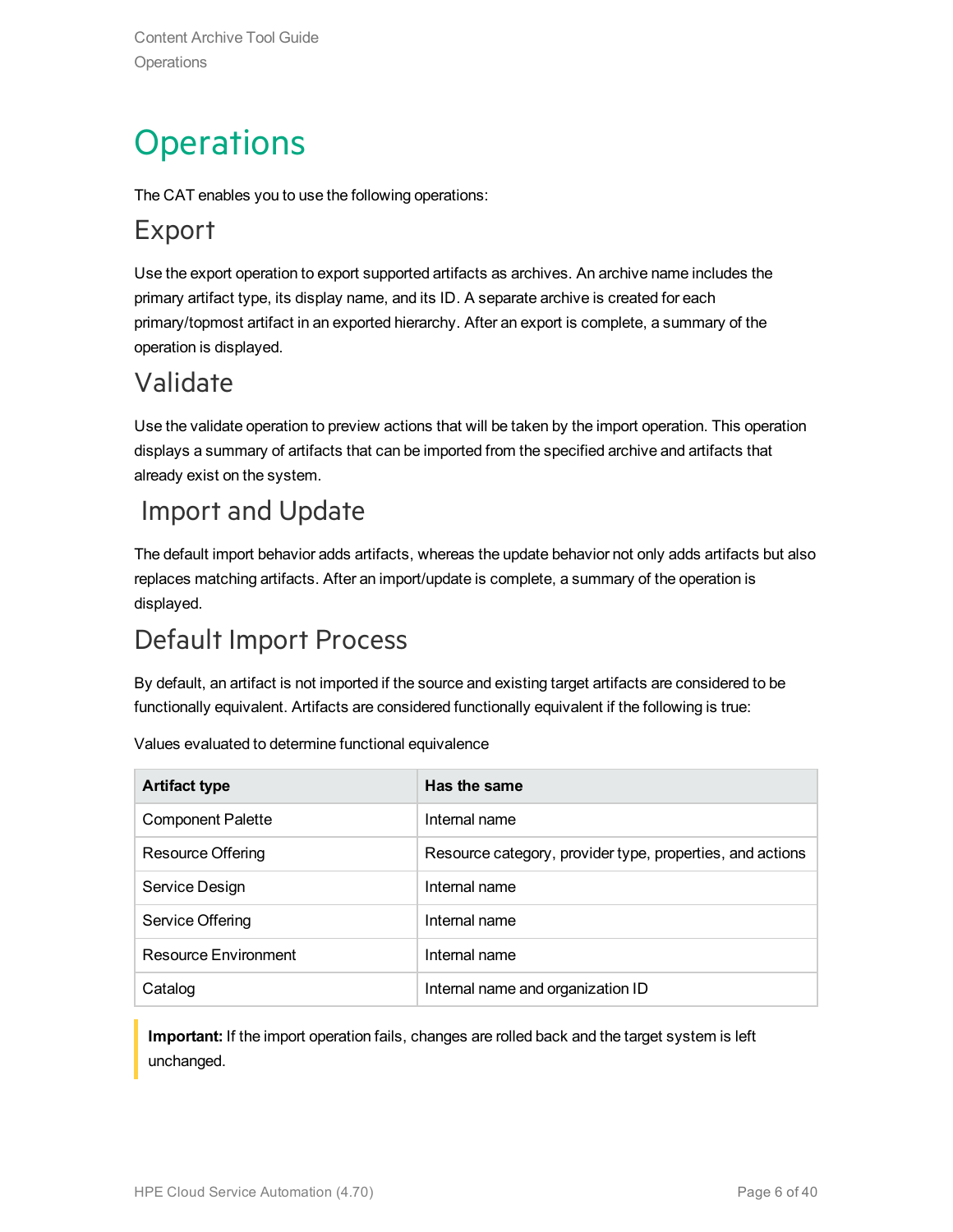**Important:** Artifact-import rules differ for catalogs and component palettes. If a catalog already exists on the target system, the catalog is updated with any added or removed supported artifacts. Import of a component palette by default is an update operation, which is described below. The import process imports component palettes, including their associated component types, templates, and component type constraints.

Imported artifacts are associated with existing artifacts in the system. If the existing artifact is the primary artifact in a hierarchy, the import operation exits without importing any of the archive content. For example, when importing a service offering archive, if the service design in the archive already exists in the system and the service offering is not in the system, the service offering is imported and is associated with the existing service design. However, if the service offering (in this case the primary artifact) already exists in the system, the import operation exits without importing any artifacts.

<span id="page-6-0"></span>The following figure includes additional examples of how the evaluation process works.

### Example import scenarios

Service Offering (SO) = Topmost artifact in hierarchy

Service Design (SD) = Service design artifact associated with the service offering (SO)

Resource Offering (RO) = Resource offering artifact associated with the service design (SD)



#### Explanation

None of the imported artifacts exists on the target system. The import operation creates the topmost artifact and its associated artifacts on the target.

SD1 (service design 1) and RO1 (resource offering 1) already exist on the target system. The import operation creates SO2 and RO2, but reuses the existing SD1 and RO1artifacts.

The import operation exits without importing any content because S02 already exists on the target system.

### **Import using validate option**

This operation combines validate and import operations. Before importing, this operation validates the contents of the archive and displays a summary of changes that will be made during the import operation. After displaying this summary, the import with validation operation prompts the user before proceeding with the import.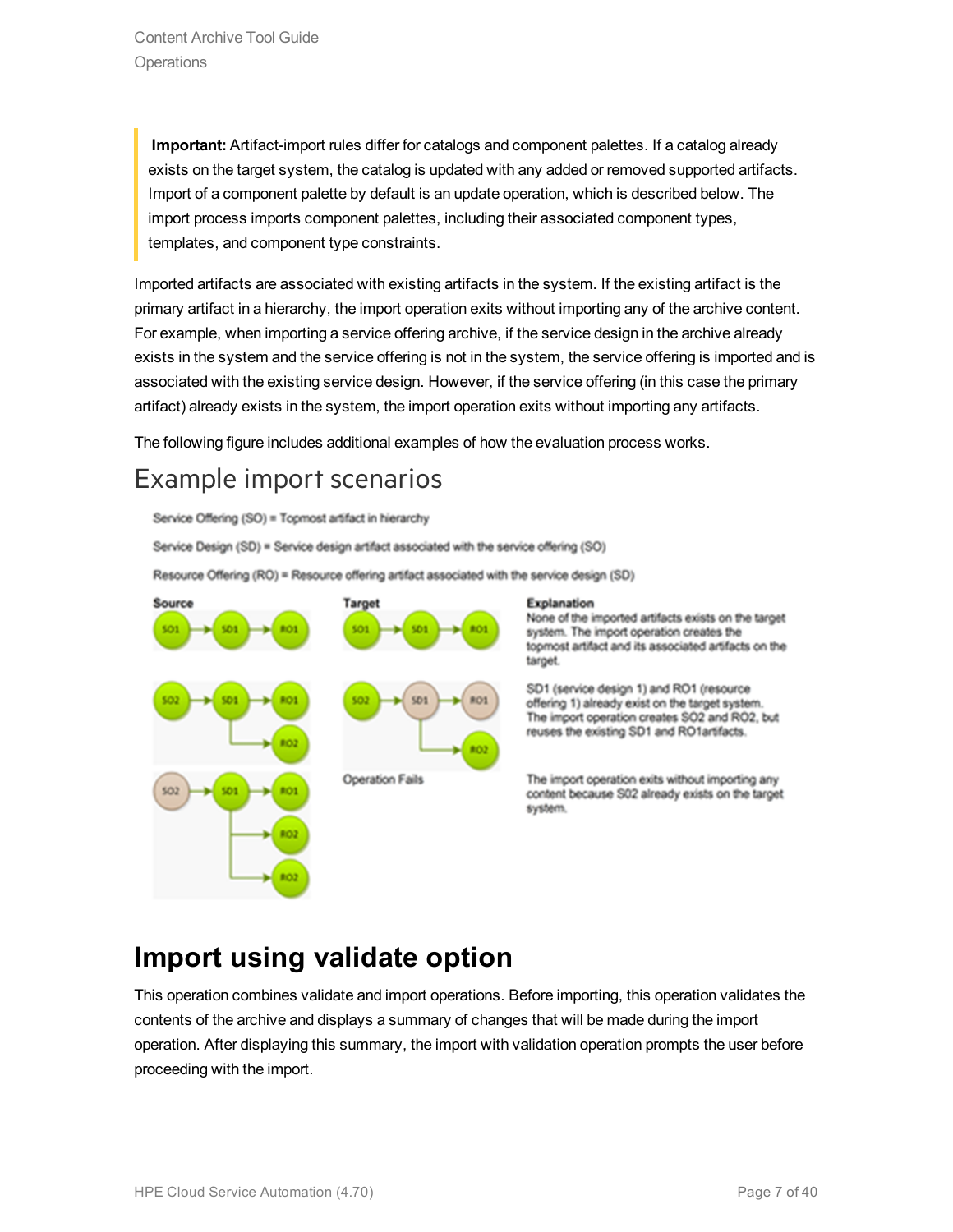### **Import using update option**

The update option imports new artifacts and overwrites existing artifacts. New artifacts are created if they do not exist on the target system. Identical artifacts that exist on the target system are overwritten with changes from the archive.

There may be cases where an existing artifact on the target system cannot be updated. For example, if the existing artifact is a service offering or design and the service offering or design is published, the service offering or design will not be updated because a published service offering or design cannot be edited.

An existing service offering or design can be updated from a published offering or service design archive if the existing service offering or design is not published.

**Note:** Use this option with caution. Functionally equivalent artifacts that exist on the target system are updated (overwritten) with changes from the archive. New artifacts are created if they do not exist on the target system.

### **Import using update preserveExisting option**

Use this option with caution. This operation imports all artifacts present in an archive, whether they exist on the target system or not. Any artifact with the same name on both the target system and the archive is preserved as follows: name, display name, and description of the existing artifact are modified internally, and the display name and the description are appended with "Superseded on" and the date. The name, display name, and description of the imported artifact remain intact.

This operation is supported for service offerings, service designs, resource offerings, and resource environments, and does not apply to component palettes. In the case of catalogs, this process applies to the associated artifacts, but does not apply to the catalog itself.

**Important:** For all imports and updates, if a dynamic property JSP file by the same name already exists on the target system, the existing file will be used, and will not be imported from the archive.

See ["Examples"](#page-35-0) on page 36 for examples of all operations.

<span id="page-7-0"></span>**Note:** Content is added to the log file (content-archive-tool.log) for all operations.

## Recommended Best Practices

Before importing or updating:

• Use the export operation to create a zip file of your existing archive, ensuring a backup of any artifacts you might be affecting.

• Create a backup of your system or data.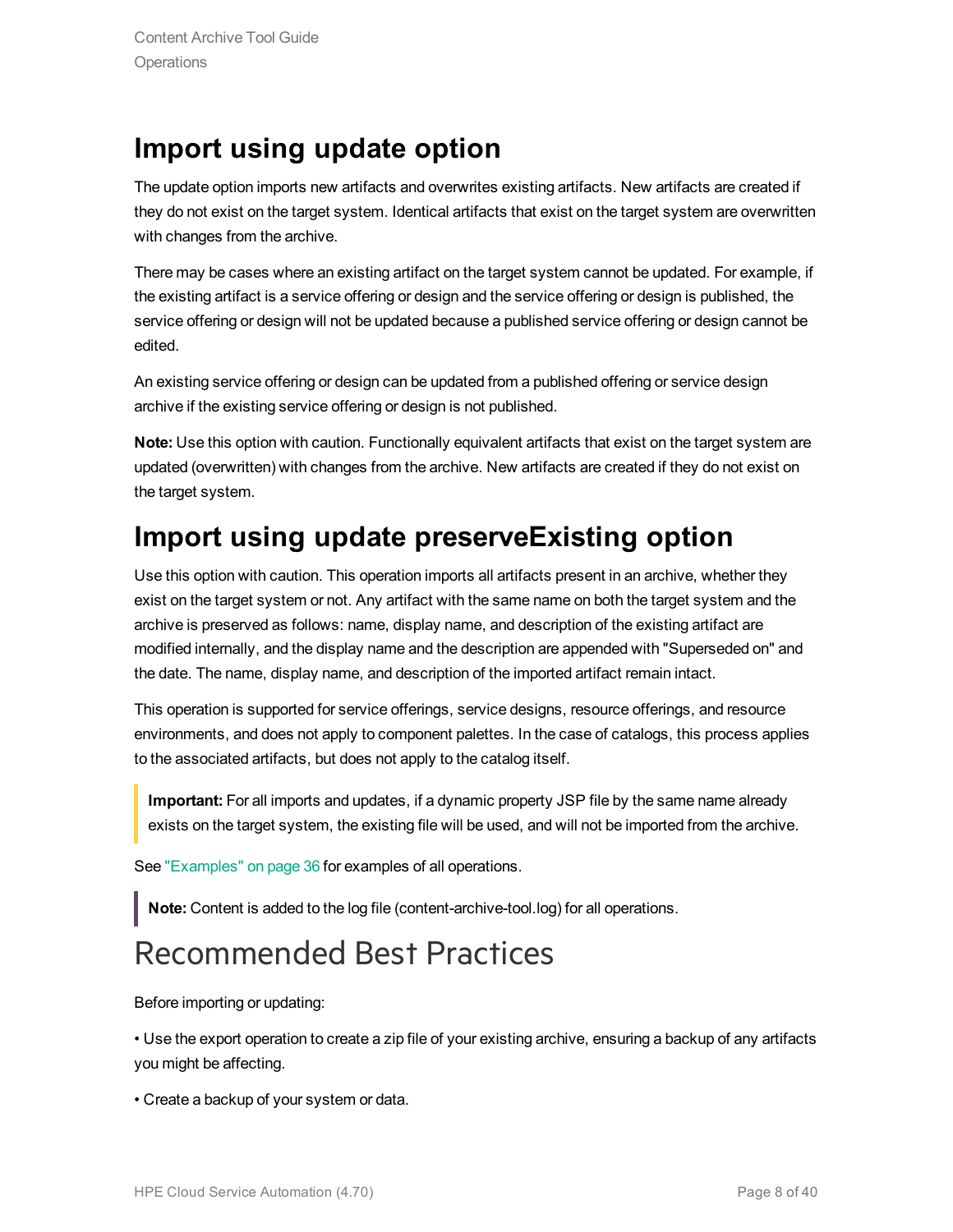Content Archive Tool Guide **Operations** 

• Understand the differences between available import and update options (some of which can destroy existing data) to make sure you choose the one that matches your expectations.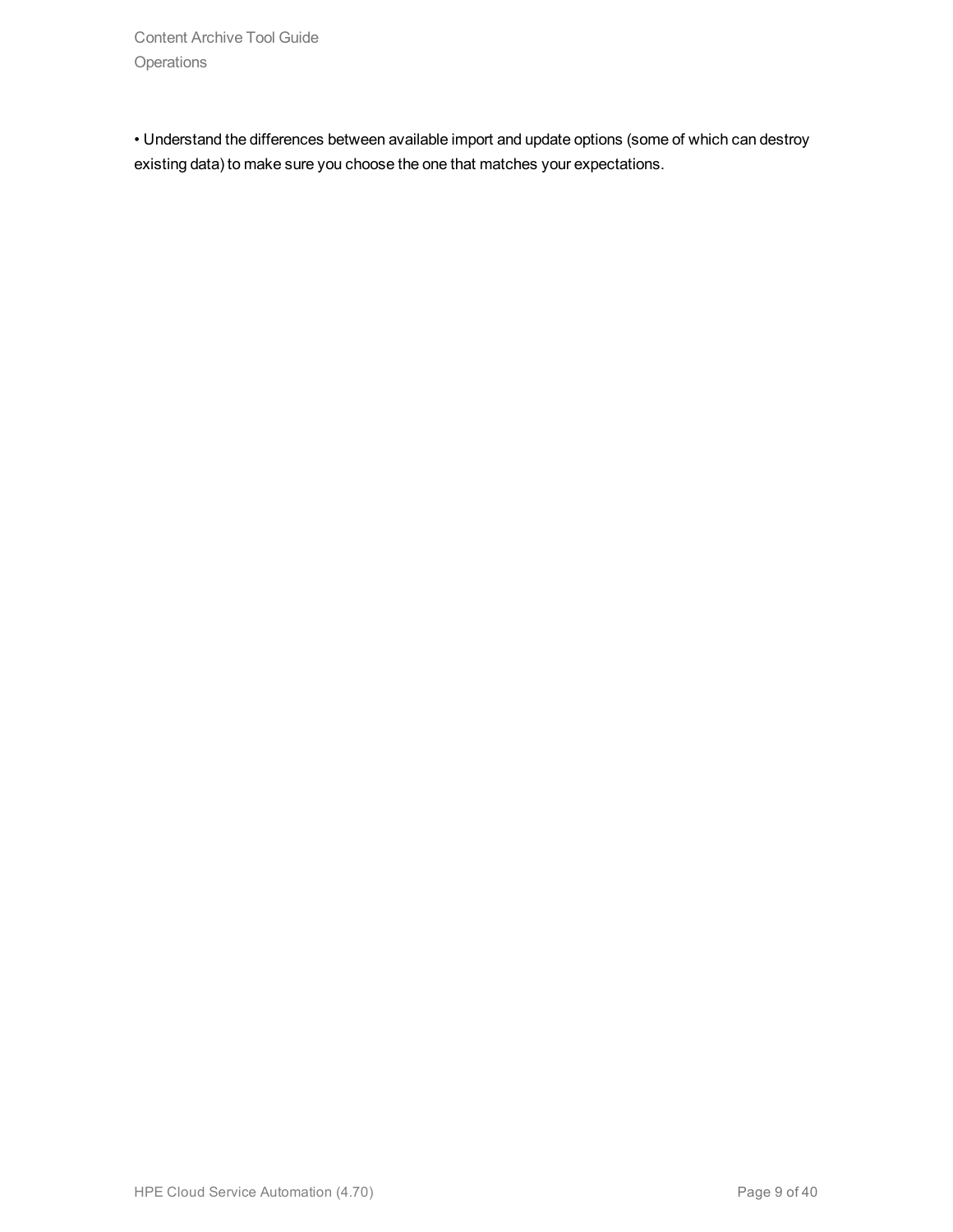# <span id="page-9-0"></span>Supported Artifacts

The following CSA artifacts are supported in CSA artifact archives: component palettes, resource offerings, service designs, service offerings, resource environments, and catalogs.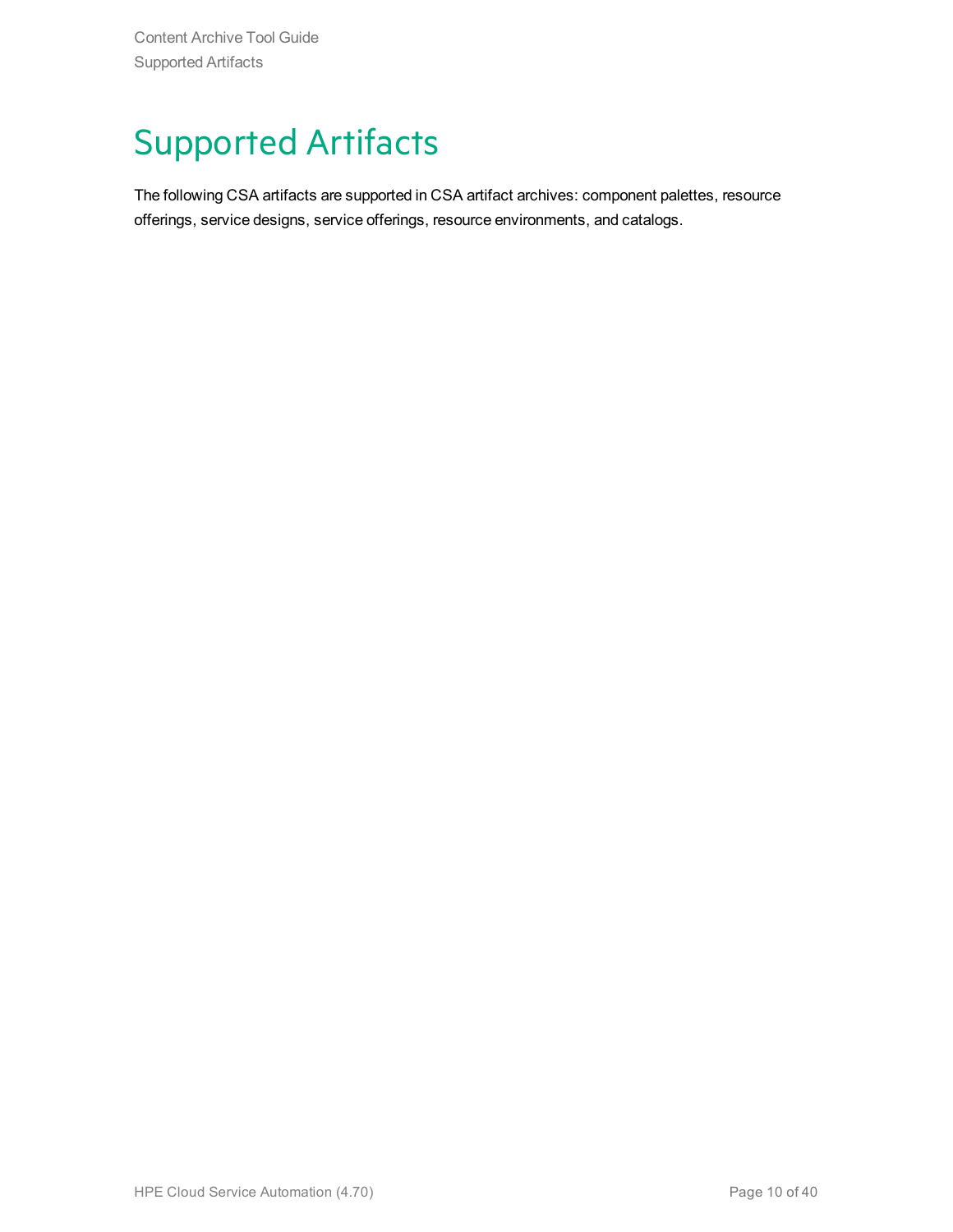## <span id="page-10-0"></span>Component Palettes

This section lists component palettes.

### **Content archive for component palettes**

Exporting a component palette creates a content archive (.zip) file. The content archive contains XML documents for the component palette and its associated component types, component templates, and component type constraints. If component templates in a component palette have resource bindings on resource offerings, when the component palette is exported, resource-offering XML files are included in the component palette archive. The archive also contains both icons for customizing the artifacts, and a Manifest XML document, which contains meta information about the archive files.

### **Import process for component palettes**

• Import of a component palette by default is an update operation. The import process imports component palettes, including their associated component types, templates, and component type constraints.

• If the component palette already exists on the system, it is updated with any added or removed component types, component templates, and component type constraints.

• Component palettes with the same internal name are considered to be functionally equivalent and are not imported.

• Circular dependencies between palettes are not allowed. For example, Palette A cannot have components that are derived from Palette B while, at the same time, Palette B has components that are derived from Palette A.

• When importing multiple, dependent component palettes that already exist on the target system, it is recommended that you import the palettes in the order of their dependencies.

• The import process for component palettes always ensures system integrity for component-type derivation and property propagation. For example, if you have modified properties of a component type in a palette called "Palette A," and there are component types in other palettes that derive from this component type, when an update of 'Palette A' occurs during import, changes that have been made to the component types are propagated to component types in other palettes.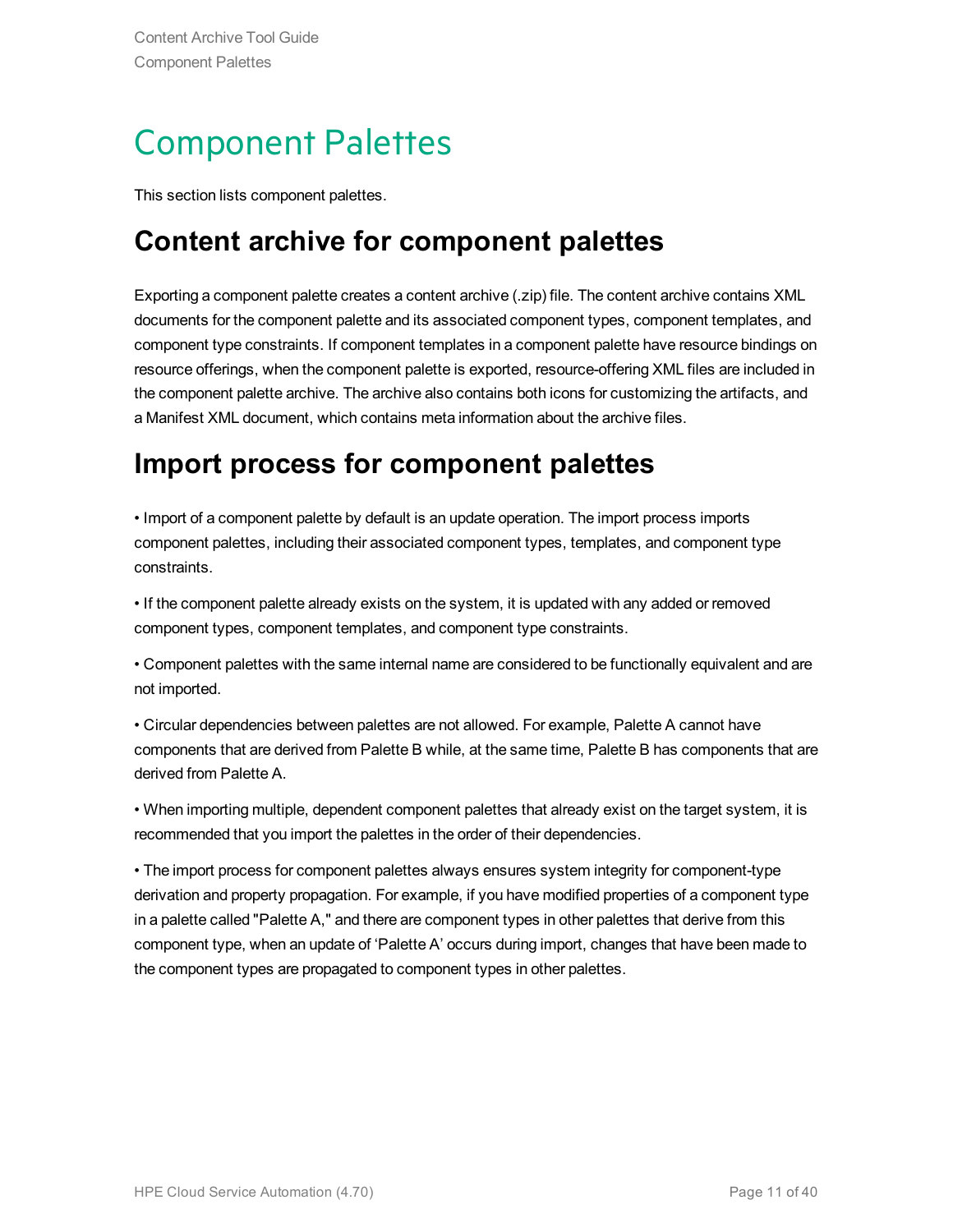## **Import process for component templates in a component palette with resource bindings on resource offerings**

• During a component-palette import, resource offerings are either created when a resource offering with same name does not exist on the system, or updated when a resource offering with the same name exists. This resource offering import behavior occurs because the import option for a component palette is always update.

• Resource offerings are not automatically associated with resource providers when component palettes are imported. The –p command-line option does not override this behavior.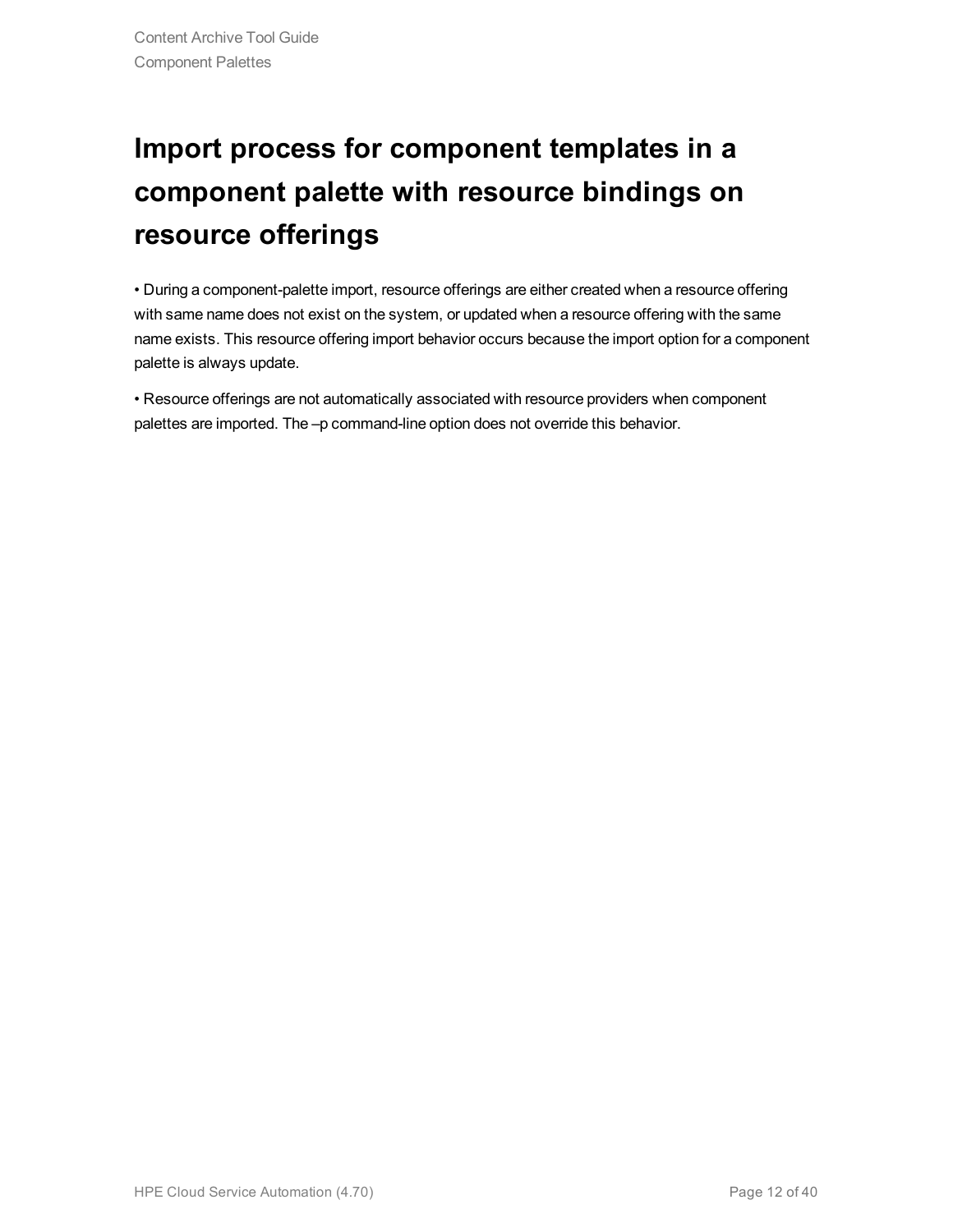Content Archive Tool Guide Resource Offerings

## <span id="page-12-0"></span>Resource Offerings

This section describes resource offerings.

## <span id="page-12-1"></span>Importing and exporting resource offerings

You can import and export many of the resource offerings that provide the basis for cloud automation. The export operation provides the ability to preserve the selected artifacts so they can be used to replicate the services on another system or to restore the artifacts. These exported archive files are preserved in an industry-standard zip archive file format.

Installing or replacing artifacts on the target system is supported by import and update operations. The import operation only adds artifacts, whereas the update operation replaces matching artifacts.

See the [Tasks](#page-16-0) section below for more information.

### <span id="page-12-2"></span>Import requirements and prerequisites

#### **• Resource categories**

When you import a resource offering, resource categories (such as Compute) and provider types (such as VMware vCenter) are resolved first by **name** and secondly by **display name**. Out-of-the box resource categories and provider types have identical name values on all installations of CSA, and automatically resolve correctly during import. User-created resource categories and provider types do not have a name match on different installations of CSA, and instead are resolved by display name. For example, if a user-created resource category with a display name of Auditing is used for a resource offering, when that resource offering is imported to another CSA installation, an attempt will be made to match a resource category with a display name of Auditing. This match is successful only if the user has already created this corresponding resource category on the system in which the import occurs. If a resource category or provider type cannot be resolved by either name or display name, a new resource category or provider type is automatically created during import of the resource offering. There is no need to add user-created resource categories and provider types ahead of time on the import system; however, if you have done so, ensure the display name values used match those on the export system.

This match is successful only if the user has already created this corresponding resource category on the system in which the import occurs.

<sup>l</sup> **Flows**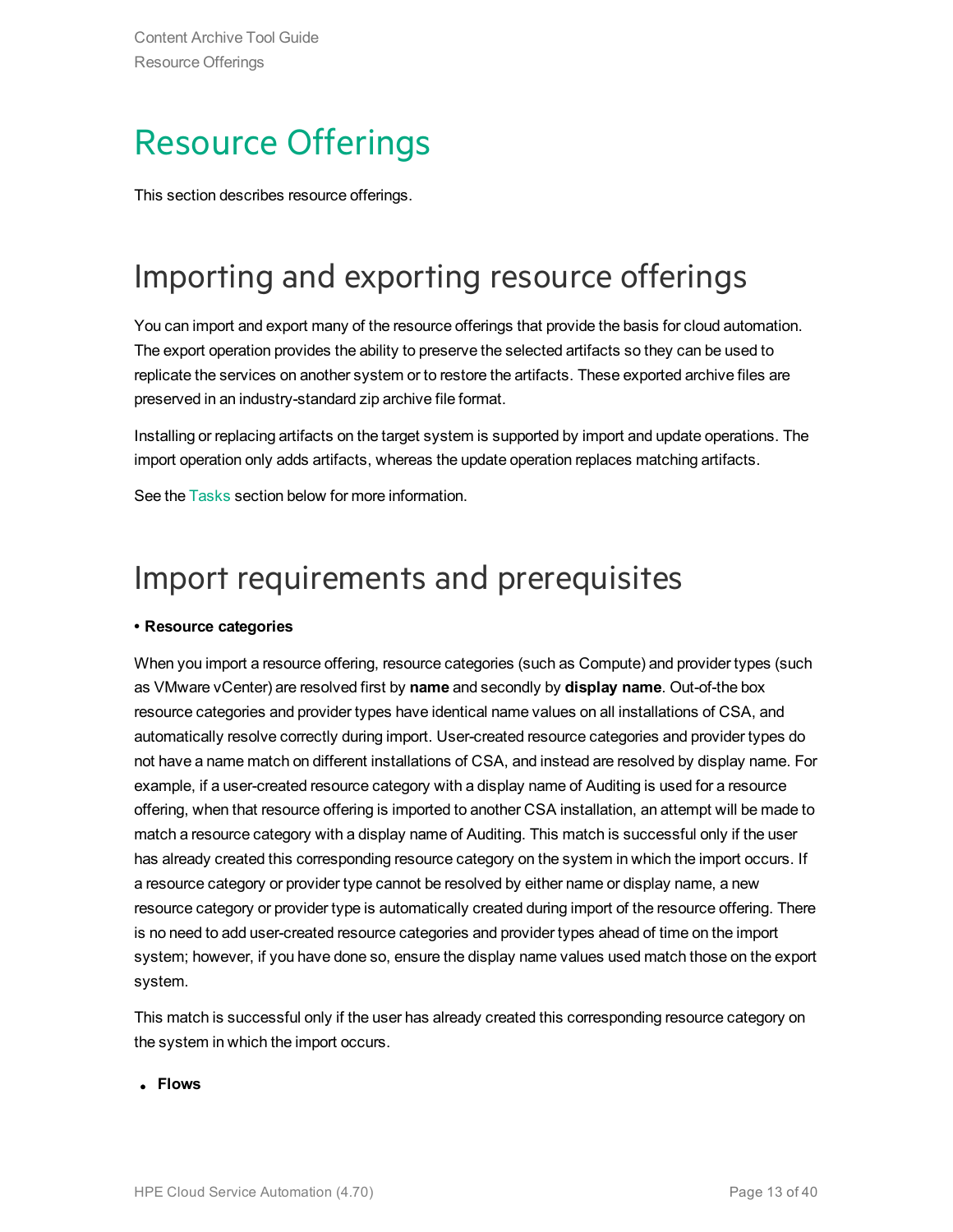During an import or update operation, if required dependencies do not exist on the Operations Orchestration system, an error message identifies these missing dependencies. For resource offerings this can include missing flows. For service designs, this can include missing flows referenced by resource offerings that are part of the design. The content pack that contain these flows must have been deployed to the Operations Orchestration system prior to importing these artifacts. The flows must also have identical signatures and identical paths as the flows on the system from which the artifact was exported.

During import, flow signature-related information is verified in or added to the CSA database (flow signatures are used during the creation of an artifact and when adding a resource synchronization action or an external approval type). This information is resolved by name which corresponds to the full path to the Operations Orchestration flow (for example, /Library/CSA Content Pack/CSA3.2/Providers/Infrastructure/vCenter/

vCenter Clone Server/Actions/vCenterSimple Compute - Deploy). For information about how to deploy Operations Orchestration content packs, see the *Central User Guide*.

#### <sup>l</sup> **Update operation**

The update operation is destructive to existing data. You should understand the differences between the import operation, update operation, and update options to ensure you choose the operations and options that match your expectations. See the Tasks section below for more information.

#### <sup>l</sup> **Archive content**

The archive (.zip) file can only reference files or content contained within the .zip file itself, or that are already contained in the csa.war file.

#### <sup>l</sup> **Image files**

All images in the archive files must end in one of the following suffix values (for information on adding additional suffix values, see the *Cloud Service Automation Configuration Guide*):

jpg|jpeg|jpe|jfif|svg|tif|tiff|ras|cmx|ico|pnm|pbm|pgm|ppm|rgb|xbm|xpm|xw d|png

#### <sup>l</sup> **Back up your data**

.

Create a backup of your system or data. Before proceeding, be sure to create a backup of any resource offerings you may be affecting by using the export operation to save an archive zip file.

### **Content archive for resource offerings**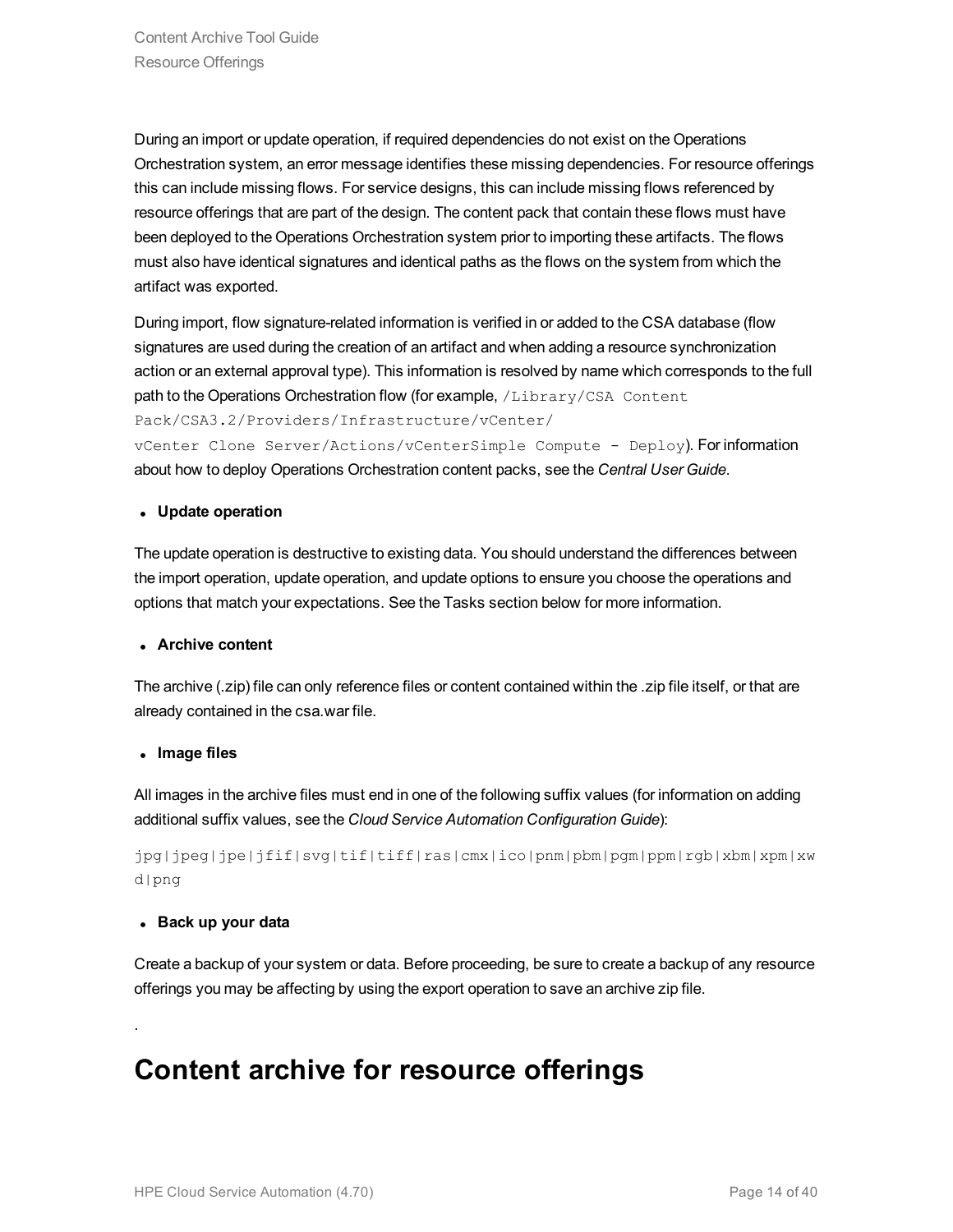Exporting a resource offering creates a content archive (.zip) file. The content archive contains XML documents for the resource offering you are exporting, icons for customizing the artifacts, and the Manifest XML document, which contains meta information about the archive files.

### **Default Import process for resource offerings**

Resource offerings that have the same resource category, provider type, properties, and actions are considered to be functionally equivalent and are not imported. See Import and Update for a definition of functionally equivalent.

### **Update process for resource offerings**

During the update process, resource offerings with the same internal name that exist on the target system are updated (overwritten) with changes from the archive. New resource offerings are created if they do not exist on the target system.

**Note:** Resource offerings are identified as equivalent by internal name only for the update operation.

## **Update preserveExisting process for resource offerings**

This process imports the resource offering, whether it exists on the target system or not. During this operation, if there is a resource offering with the same name in the system, the name, the display name, and the description of the resource offering are modified internally; the display name and the description are appended with "Superseded on" and the date. The internal name, display name, and description of the artifact that is imported remain intact.

**Important**: If providers of the same display name and provider type exist on the target system, use the associate ToProvider option (-p) to automatically associate these providers to imported resource offerings. Alternatively, you can associate providers to resource offerings manually.

## **Functionally Equivalent Resource Offerings**

When a resource offering is imported, CSA determines if a functionally equivalent resource offering already exists on the system. If a functionally equivalent resource offering exists, then the import is skipped.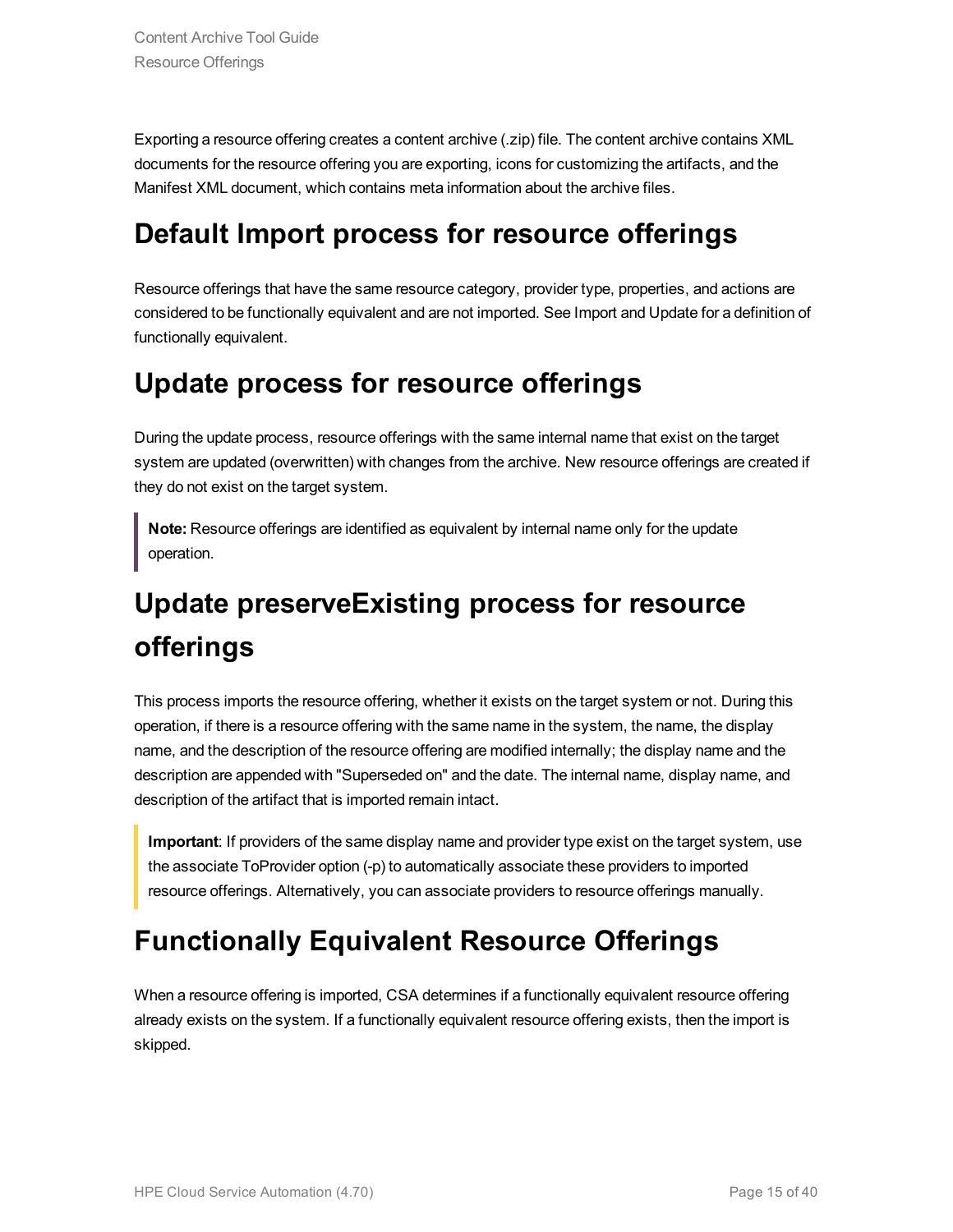Functional equivalence is determined by comparing the resource offering to be imported with other resource offerings that exist on the system, as follows:

• Resource offerings are functionally equivalent if they share the same provider type and resource category, the same set of user defined custom properties, and the same set of lifecycle actions.

• Properties are considered equivalent if they share the same type, name, and value (or values for list properties).

• Lifecycle actions are considered equivalent if they share the same process definition, lifecycle state and sub-state, execution order, and action input properties and values.

• There are additional attributes on properties and lifecycle actions that must be identical for equivalence.

For specifics about the precise requirements for resource offering equivalence as it relates to entries in the .zip file produced during resource offering export, see the following table.

| <b>Element</b>   | <b>Necessary for Equivalence</b>                                                                                                                           |
|------------------|------------------------------------------------------------------------------------------------------------------------------------------------------------|
| property         | name                                                                                                                                                       |
|                  | valueType                                                                                                                                                  |
|                  | values                                                                                                                                                     |
|                  | confidential - only for String property<br>types                                                                                                           |
| action           | processDefinition name                                                                                                                                     |
|                  | lifecycleState name                                                                                                                                        |
|                  | lifecycleSubstate name                                                                                                                                     |
|                  | lifecycleExecOrder                                                                                                                                         |
|                  | errorOnTimeout                                                                                                                                             |
|                  | failOnError                                                                                                                                                |
|                  | timeout                                                                                                                                                    |
|                  | all properties must be identical, including the<br>consumerVisible and consumerReadOnly elements for<br>each property                                      |
|                  | consumerVisible                                                                                                                                            |
| resourceCategory | isCriticalSystemObject determines if this is an out<br>-of-box resourceCategory. If true, name determines<br>equivalence, otherwise displayName determines |

**Functionally Equivalent Resource Offerings**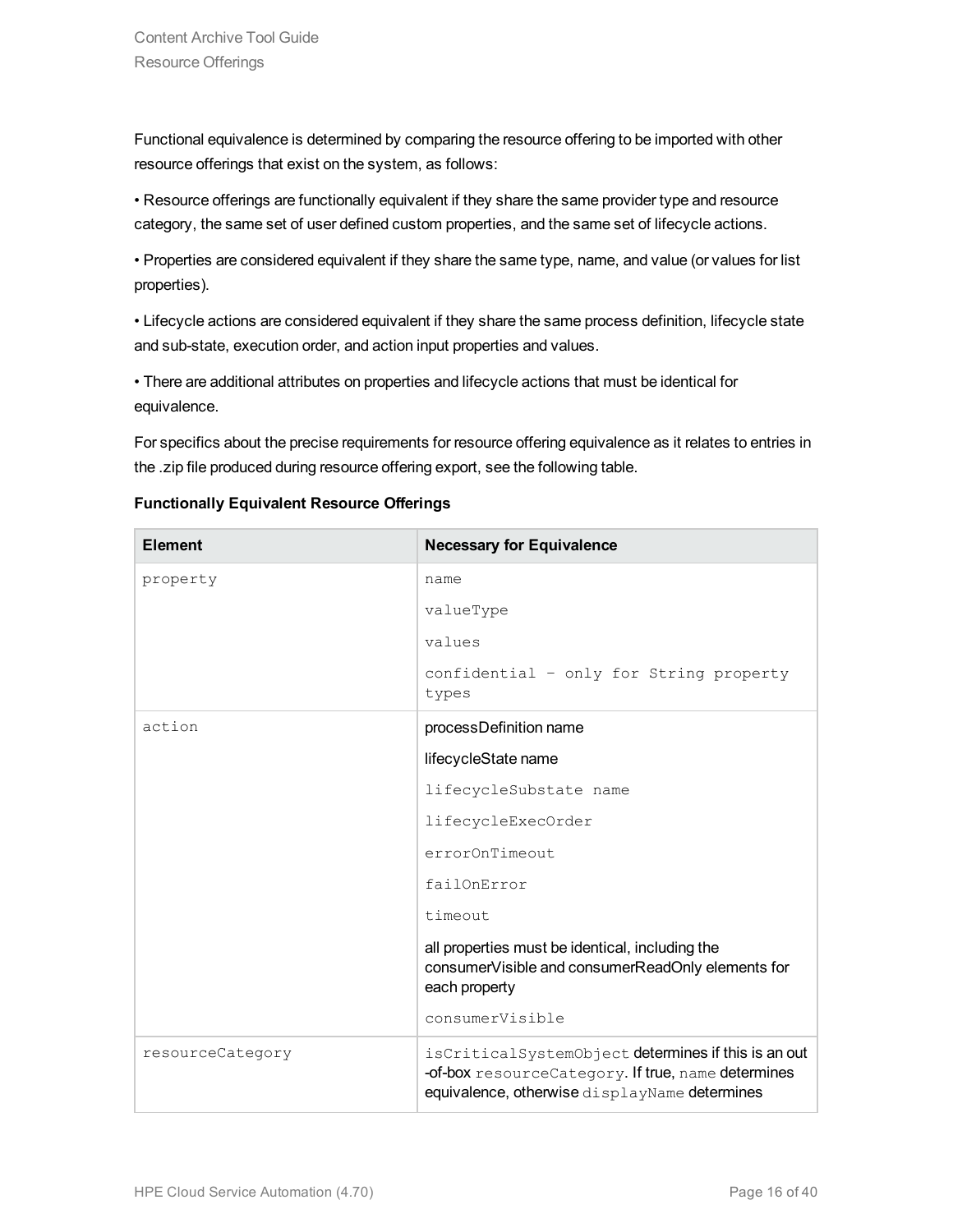| <b>Element</b> | <b>Necessary for Equivalence</b>                                                                                                                                       |
|----------------|------------------------------------------------------------------------------------------------------------------------------------------------------------------------|
|                | equivalence.                                                                                                                                                           |
| providerType   | isCriticalSystemObject determines if this is an out<br>-of-box providerType. If true, name determines<br>equivalence, otherwise displayName determines<br>equivalence. |

## <span id="page-16-0"></span>Tasks

#### <sup>l</sup> **Import**

Adds only new artifacts to the target system (the archived artifacts do no exist on the target system).

**Note:** The import operation identifies resource offerings by functional equivalence to determine if an identical resource offering exists on the target system. An archived resource offering is considered to be functionally equivalent to the resource offering on the target system if the archived resource offering has the same resource category, provider type, properties, and actions as a resource offering on the target system. If the import operation identifies a functionally equivalent resource offering on the target system, the archived resource offering is not imported. See How CSA identifies matching artifacts for more information.

#### <sup>l</sup> **Update**

Imports new artifacts and overwrites existing artifacts. New artifacts are created if they do not exist on the target system. Identical artifacts that exist on the target system are overwritten with changes from the archive.

**Note:** The update operation identifies artifacts by name instead of functional equivalence to determine if the artifact exists on the target system. There may be cases where an existing artifact on the target system cannot be updated. For example, if the existing artifact is a service design and the service design is published, the service design will not be updated because a published service design cannot be edited. If the existing service design is upgradable to another service design, the service design will not be updated because, in order for the existing service design to be upgradable to another service design, the existing service design has been published.

An existing service design can be updated from a published service design archive if the existing service design is not published.

#### <sup>l</sup> **Preserve Originals**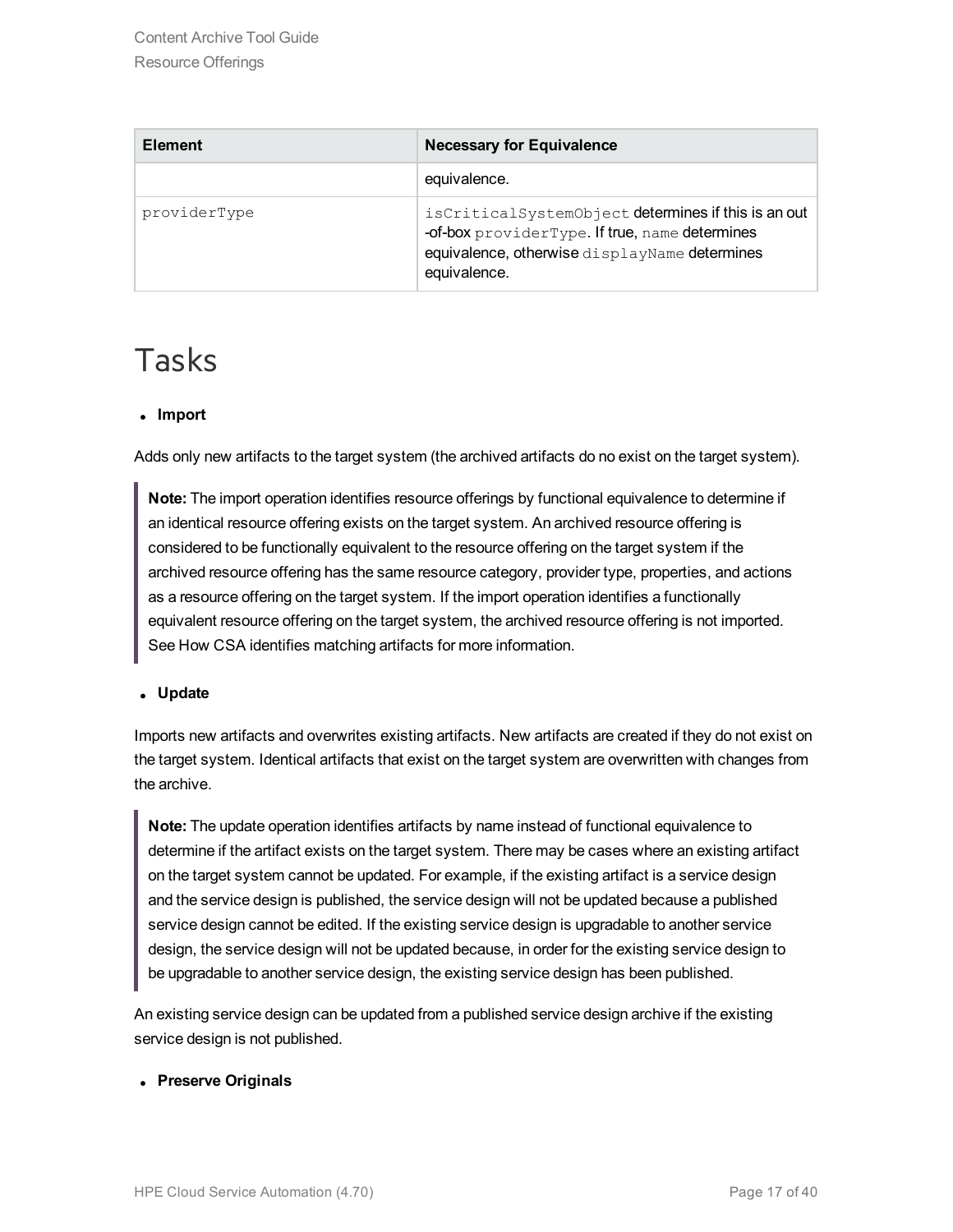Select this option to create a copy of the original artifact if the artifact exists on the target system. On import, a copy of the original artifact is created and then the original artifact is overwritten by the imported artifact. The display name, description, and version of the copy is appended with "Superseded on" and the date. The name, display name, description, and version of the artifacts being imported remain intact. If the artifact does not exist on the target system, a copy is not created.

#### **•** Preview

Generate a report of prospective results for the import process, including information about the artifacts and their status.

#### <sup>l</sup> **View Detailed Report**

From the Import Summary dialog, select this link to see a summary and details of the import process, including information about the artifacts and their status.

#### • Export

Create a content archive (.zip) file. The content archive contains XML documents for the artifacts you are exporting, as well as icons for customizing the artifacts, and the Manifest XML document, which contains meta-information about the archive files.

The resource offerings are packaged in an archive file whose name is: RESOURCE OFFERING <resource offering display name> <resource offering id>.zip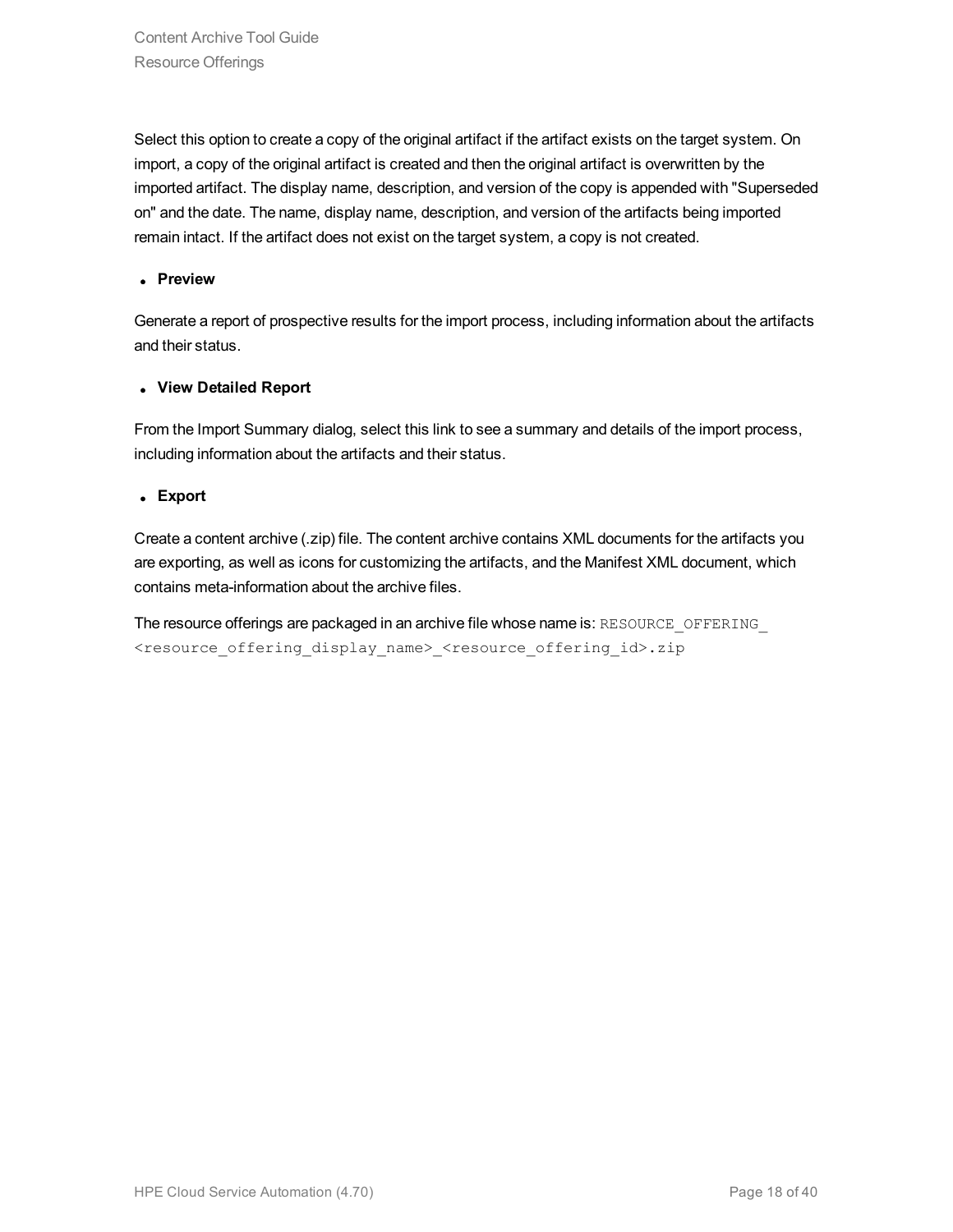# <span id="page-18-0"></span>Service Designs

The import process supports the import of sequence and topology design archives. Before you import a sequenced service design archive, complete the following prerequisites:

1. Import all process definitions that are referenced by the service design, including any referenced by resource offerings that are part of the service design. The process definitions must be imported to the CSA installation in which the service design will be imported. During import, process definitions are resolved by name. For process definitions that are associated with the Operations Orchestration process engine, the name corresponds to the full path to the Operations Orchestration flow, for example: /Library/CSA/3.2/Providers/vCenter/vCenter Clone

Server/Actions/vCenter Simple Compute Linux – Deploy

Make sure that these flows have identical signatures and paths as the flows on the system from which the service design was exported. For instructions about how to import OO flows, see the Cloud Service Automation Configuration Guide.

2. When importing archives with one or more CloudSystem 8.x topology designs, the following process will be followed to determine the provider and resource pool associated with each design:

• If –q/--forceCloudOSProvider or –r/--forceHPHelionOpenStackProvider, and –s/- -forceResourcePool options are specified in command line:

a. Check target system for match of provider name specified. • If found, use that provider for import.

• If not found, fail topology design import with error provider not found.

- b. Check target system for match of resource pool name specified.
- If found, use that resource pool for import.
- If not found, fail topology design import with error resource pool not found for provider.
- If –q/–r and -s options are not specified in the command line:
- a. Check target system for match of provider name used in archive.
- If provider name exists on target system, use that provider for import.

• If provider name does not exist on target system, check for default provider in CSA resource management.

o If default provider is set, use that provider for import.

o If no default provider set, fail topology design import with error provider not found.

b. If a provider is successfully matched by the name used in the archive, check the target system for a match of the resource pool name used in the archive.

1. If resource pool name exists on target system, use that resource pool for import.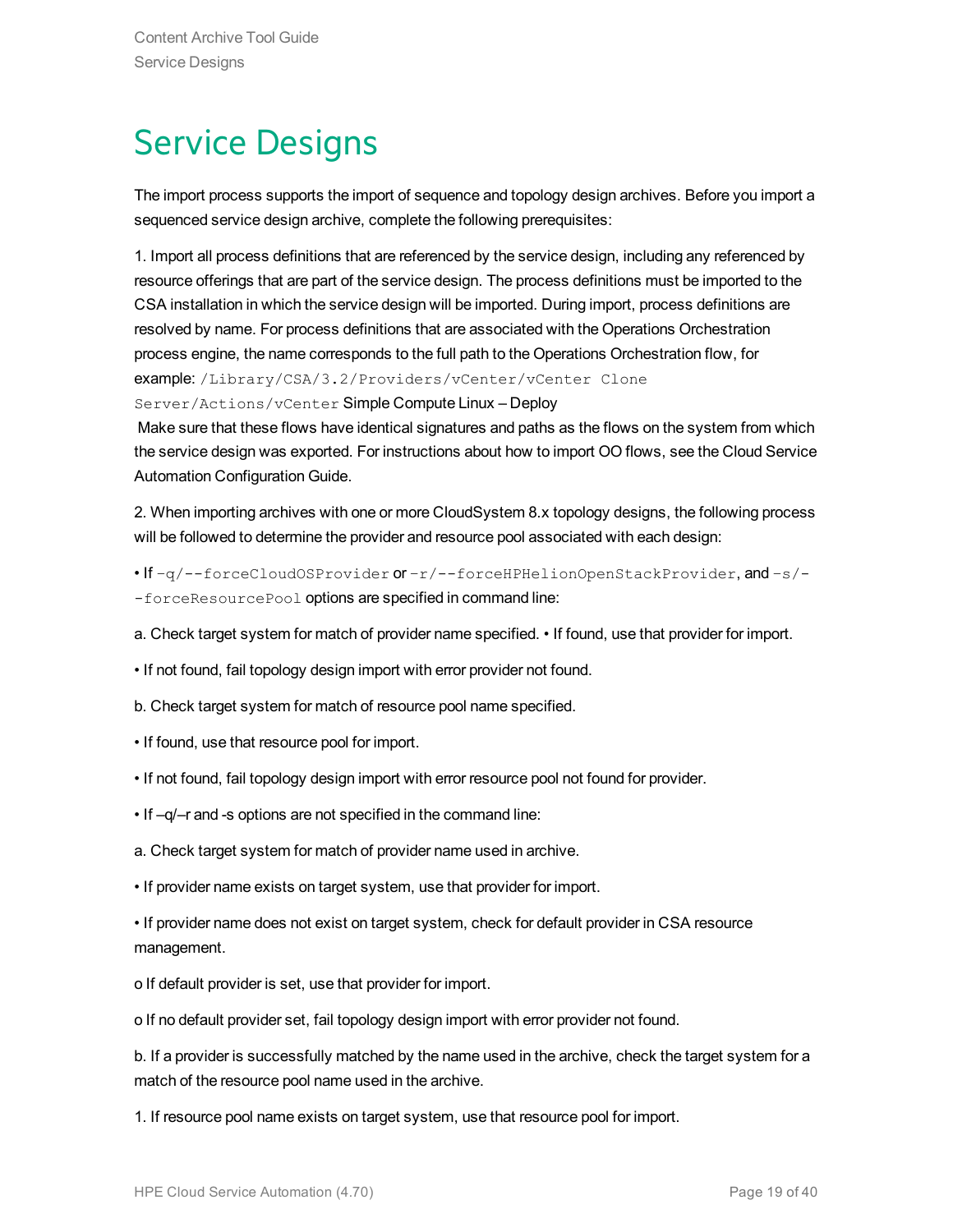2. If resource pool name does not exist on target system, check for default resource pool in CSA resource management.

a. If default resource pool is set and exists on target system, use that resource pool for import.

b. If no default is set, fail topology design import with error resource pool not found for provider.

c. If a default provider is used, check target system for default resource pool.

1. If default resource pool is set and exists on target system, use that resource pool for import.

2. If no default resource pool is set, Fail topology design import with error resource pool not found for provider.

3. In the case of a sequenced service design, the export operation does not export any custom-service component types that the user has created on the source system. If the service design you want to import has a dependency on any custom component types, the component palettes that contain these custom component types must be imported before the service design can be imported.

4. If you are importing a version of a service design that is an upgrade to another version of a service design, the later must be present on the target system and must also be published.

See the CSA online help for more information on upgrading service designs.

### **Content archive for service designs**

Exporting a service design creates a content archive (.zip) file. The content archive contains XML and JSON documents for the service design you are exporting, as well as associated artifacts, dynamic property JSP files, icons for customizing the artifacts, and the Manifest XML document, which contains meta information about the archive files.

### **Import process for service designs**

The import process imports archives of service designs and their supported artifacts. Supported artifacts for service designs include associated resource offerings. Service designs with the same internal name are considered to be functionally equivalent and are not imported.

**Note:** When you import a version of a service design that is an upgrade to another version of a service design, the import process checks for upgradability-rule violations by comparing the imported service design to its corresponding upgradable design. See the CSA online help for more information on upgradability rules, and on upgrading service designs.

### **Update process for service designs**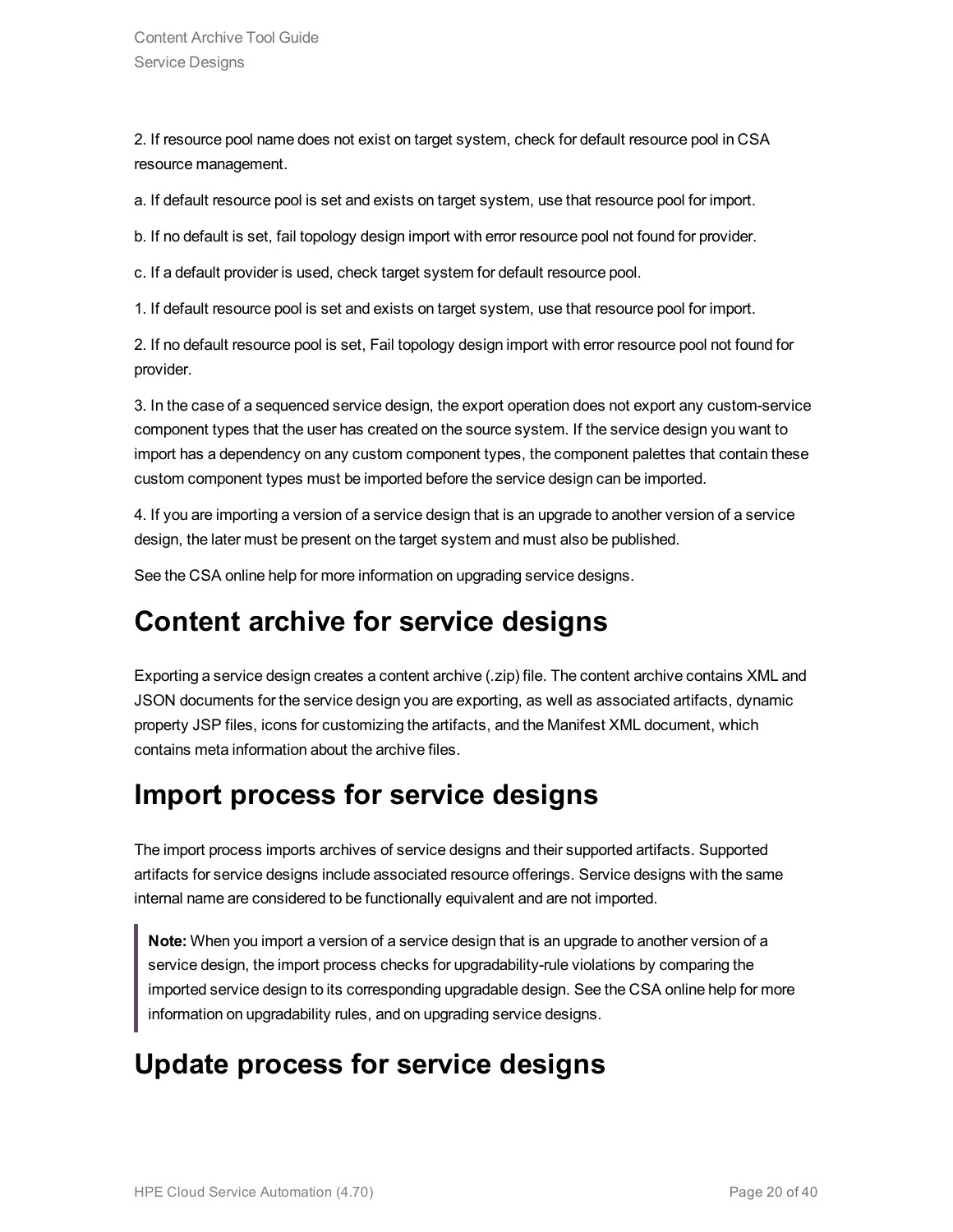During the update process, identical artifacts that exist on the target system are updated (overwritten) with the changes from the archive. Artifacts are created if they do not exist on the target system.

**Note:** Importing a service design using an update option fails if the service design being imported is upgradable to other service designs on the target system. See the CSA online help for more information on upgrading service designs.

## **Update preserveExisting process for service designs**

This process imports all the artifacts present in an archive, whether they exist on the target system or not. During this operation, if there is an artifact with the same internal name in the system, the name, the display name, and the description of the artifact are modified internally; the display name and the description are appended with "Superseded on" and the date. The internal name, display name, and description of the artifact being imported remain intact.

During the import operation on a service design archive, if a service design has active service offerings associated with it, the subscriber options for the service design being imported must match that of the service design on the target system; otherwise, the import of the service offerings fails. If any functionally equivalent resource offerings already exist on the target system, these resource offerings are reused for binding with the service design and these resource offerings are not imported.

**Note:** Neither service-design versions that are an upgrade to other service designs, nor service designs that can be upgraded to other service designs, can be imported using the update preservOriginals option.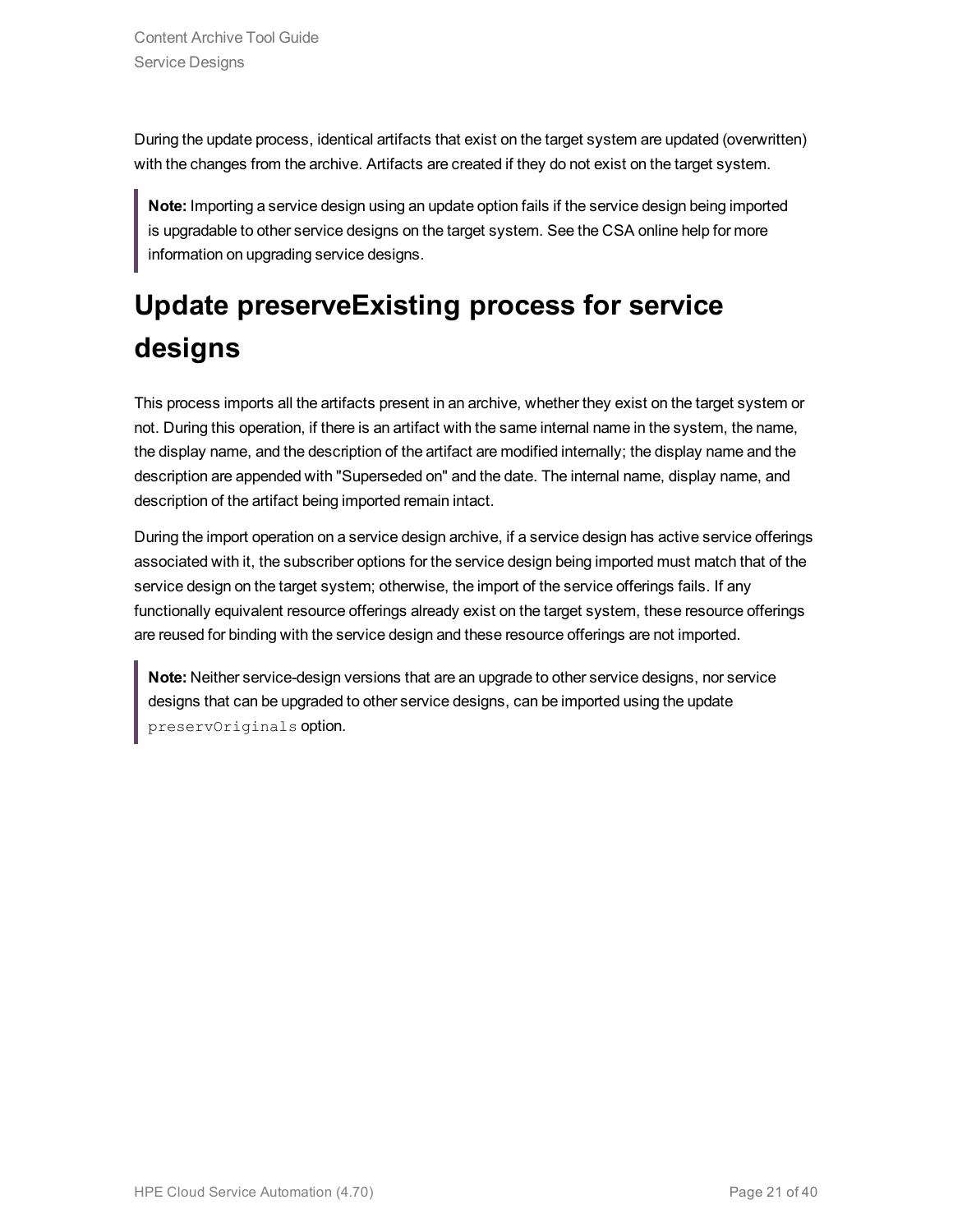# <span id="page-21-0"></span>Service Offerings

## <span id="page-21-1"></span>Prerequisite for service offerings

If you are importing a version of a service offering that is an upgrade to another version of service offering, the later must be present on the target system. See the CSA online help for more information on upgrading between service designs.

## <span id="page-21-2"></span>Content archive for service offerings

Exporting a service offering creates a content archive (.zip) file. The content archive contains XML documents for the service offering you are exporting, as well as associated artifacts, dynamic property JSP files, icons for customizing the artifacts, and the Manifest XML document, which contains meta information about the archive files.

## <span id="page-21-3"></span>Import process for service offerings

The import process imports archives of service offerings and their supported artifacts. Supported artifacts for service offerings include associated service designs and resource offerings. Service offerings with the same internal name are considered to be functionally equivalent and are not imported.

## <span id="page-21-4"></span>Update process for service offerings

During the update process, identical artifacts that exist on the target system are updated (overwritten) with the changes from the archive. Artifacts are created if they do not exist on the target system.

## <span id="page-21-5"></span>Update preserveExisting process for service offerings

This process imports all the artifacts present in an archive, whether they exist on the target system or not. During this operation, if there is an artifact with the same name in the system, the name, the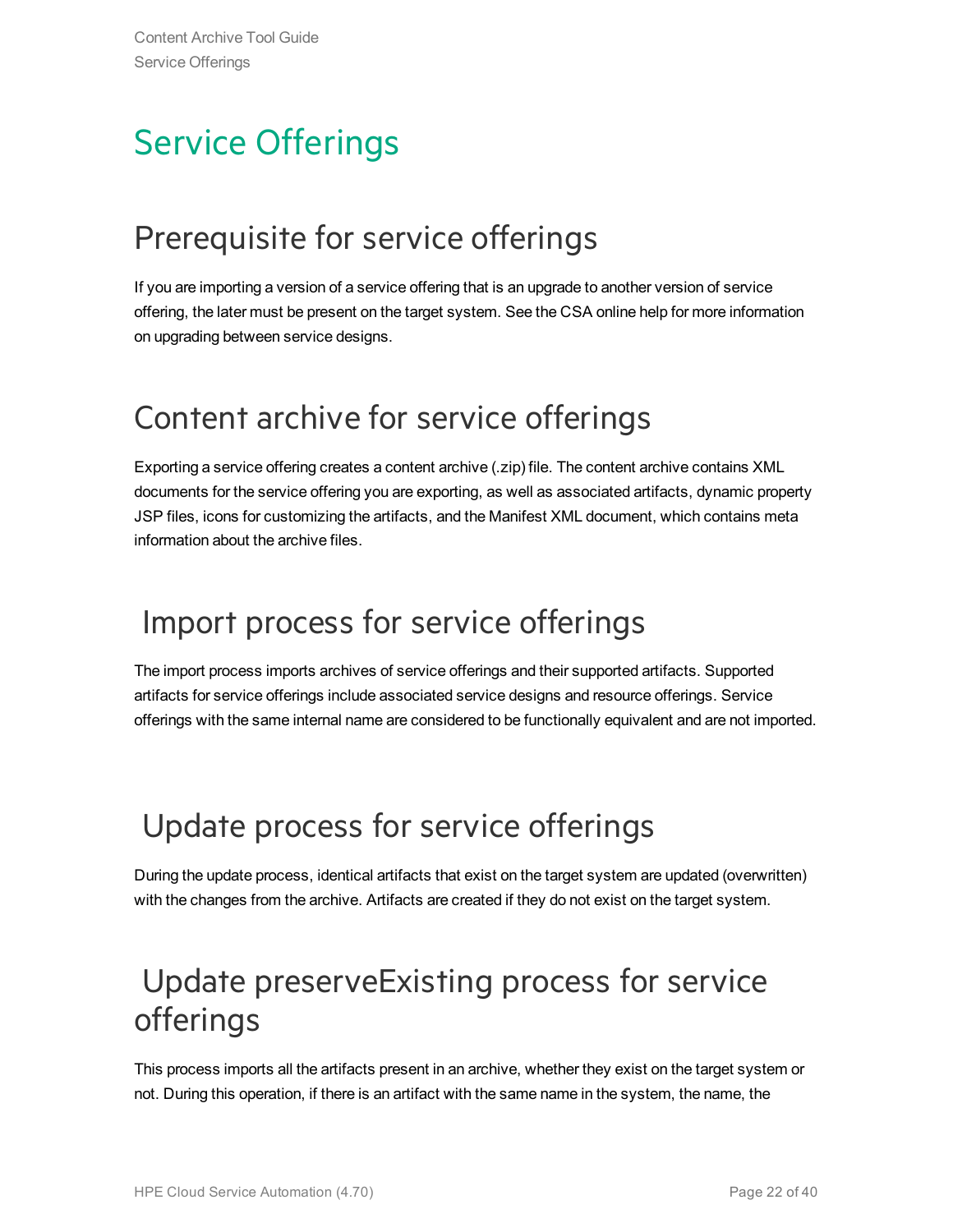display name, and the description of the artifact are modified internally; the display name and the description are appended with "Superseded on" and the date. The name, display name, and description of the artifact being imported remain intact.

**Note:** Neither service offering versions that are an upgrade to other service offerings, nor service offerings that can be upgraded to other service offerings, can be imported using the update preservOriginals option.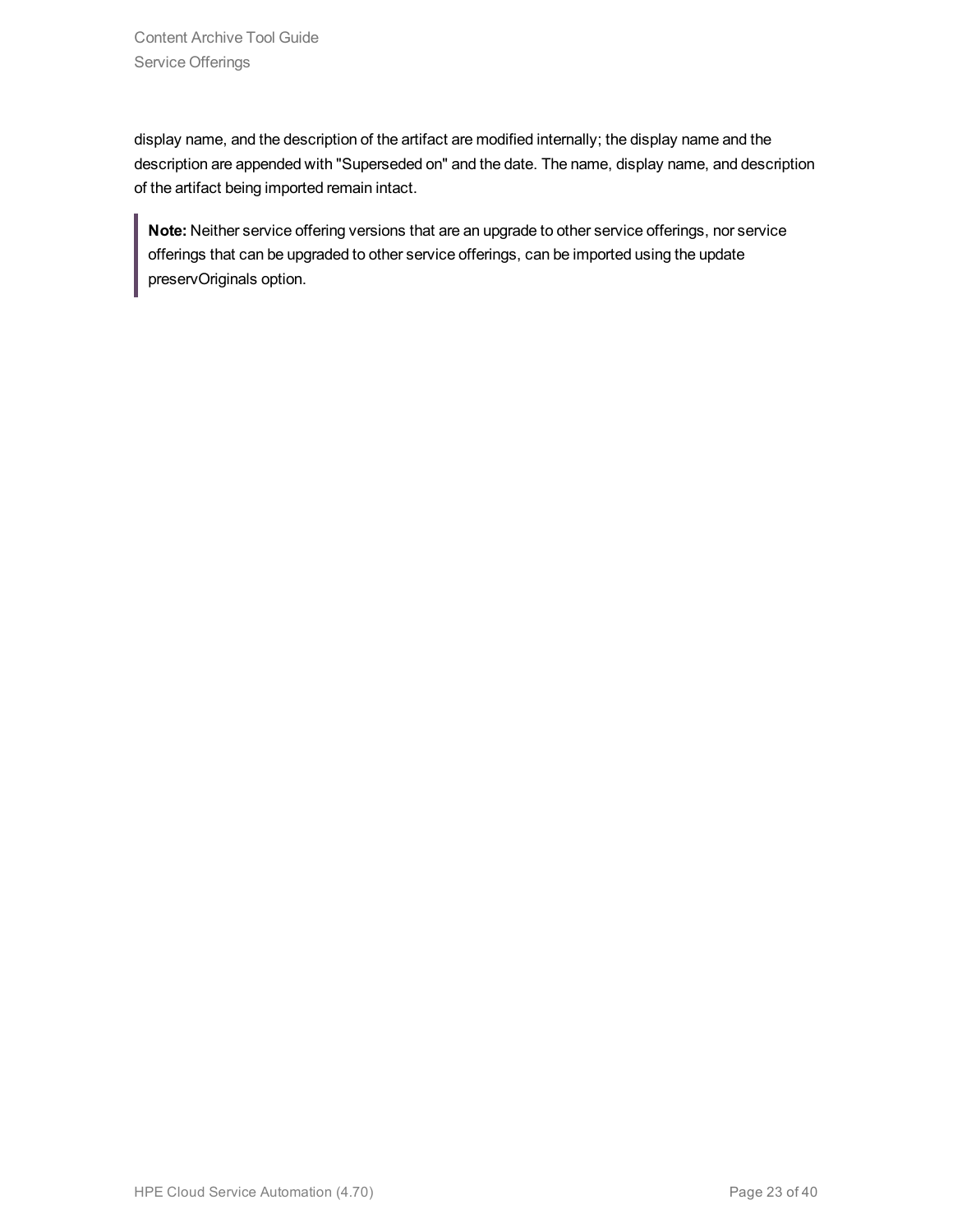# <span id="page-23-0"></span>Resource Environments

## <span id="page-23-1"></span>Content archive for resource environments

Exporting a resource environment creates a content archive (.zip) file. The content archive contains an XML document for the resource environment you are exporting, as well as the Manifest XML document, which contains meta information about the archive files.

### **Import process for resource environments**

The import process imports archives of resource environments. Resource environments with the same internal name are considered to be functionally equivalent and are not imported.

### **Update process for resource environments**

During the update process, identical artifacts that exist on the target system are updated (overwritten) with the changes from the archive. Artifacts are created if they do not exist on the target system.

## **Update preserveExisting process for resource environments**

This process imports the resource environment present in the archive, whether it exists on the target system or not. During this operation, if there is an artifact with the same name in the system, the name, the display name, and the description of the artifact are modified internally; the display name and the description are appended with "Superseded on" and the date. The name, display name, and description of the artifact being imported remain intact.

**Important:** If providers of the same display name and provider type exist on the target system, use the associate ToProvider option (-p) to automatically associate to these providers to imported resource offerings. Otherwise, you must manually associate providers to resource offerings.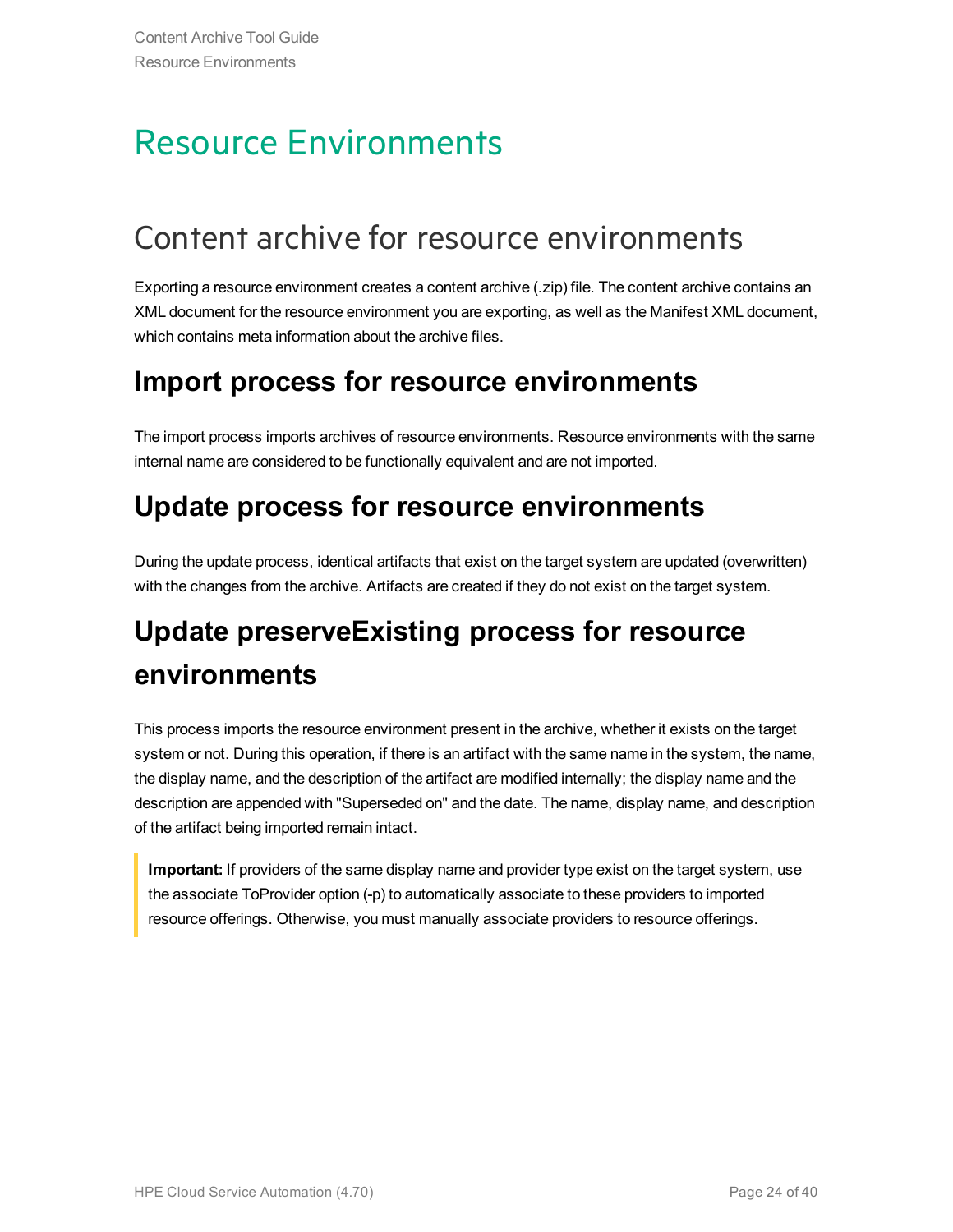# <span id="page-24-0"></span>Catalogs

## <span id="page-24-1"></span>Content archive for catalogs

Exporting a service catalog creates a content archive (.zip) file. The content archive contains XML documents for the service catalog you are exporting, as well as associated artifacts, dynamic property JSP files, icons for customizing the artifacts, and the Manifest XML document, which contains meta information about the archive files.

## <span id="page-24-2"></span>Import process for service catalogs

The import process imports archives of service catalogs and their supported artifacts. Supported artifacts for service catalogs include associated service designs, resource offerings, service offerings, and resource environments. If the service catalog already exists, the catalog is updated with any added or removed supported artifacts. Service catalogs with the same internal name are considered to be functionally equivalent and are not imported.

## <span id="page-24-3"></span>Update process for service catalogs

During the update process, identical artifacts that exist on the target system are updated (overwritten) with the changes from the archive. Artifacts are created if they do not exist on the target system.

## <span id="page-24-4"></span>Update preserveExisting process for service catalogs

This process applies to the associated artifacts, but does not apply to the catalog itself. The process imports all the artifacts present in an archive, whether they exist on the target system or not. During this operation, if there is an artifact with the same name in the system, the name, the display name, and the description of the artifact are modified internally; the display name and the description are appended with "Superseded on" and the date. The name, display name, and description of the artifact being imported remain intact. During the import of a catalog, an organization identifier is required. You can specify this identifier organization using the –o option. If this is not specified in the command line, the organization identifier from the ownedBy field in the catalog's XML document is used. An exception is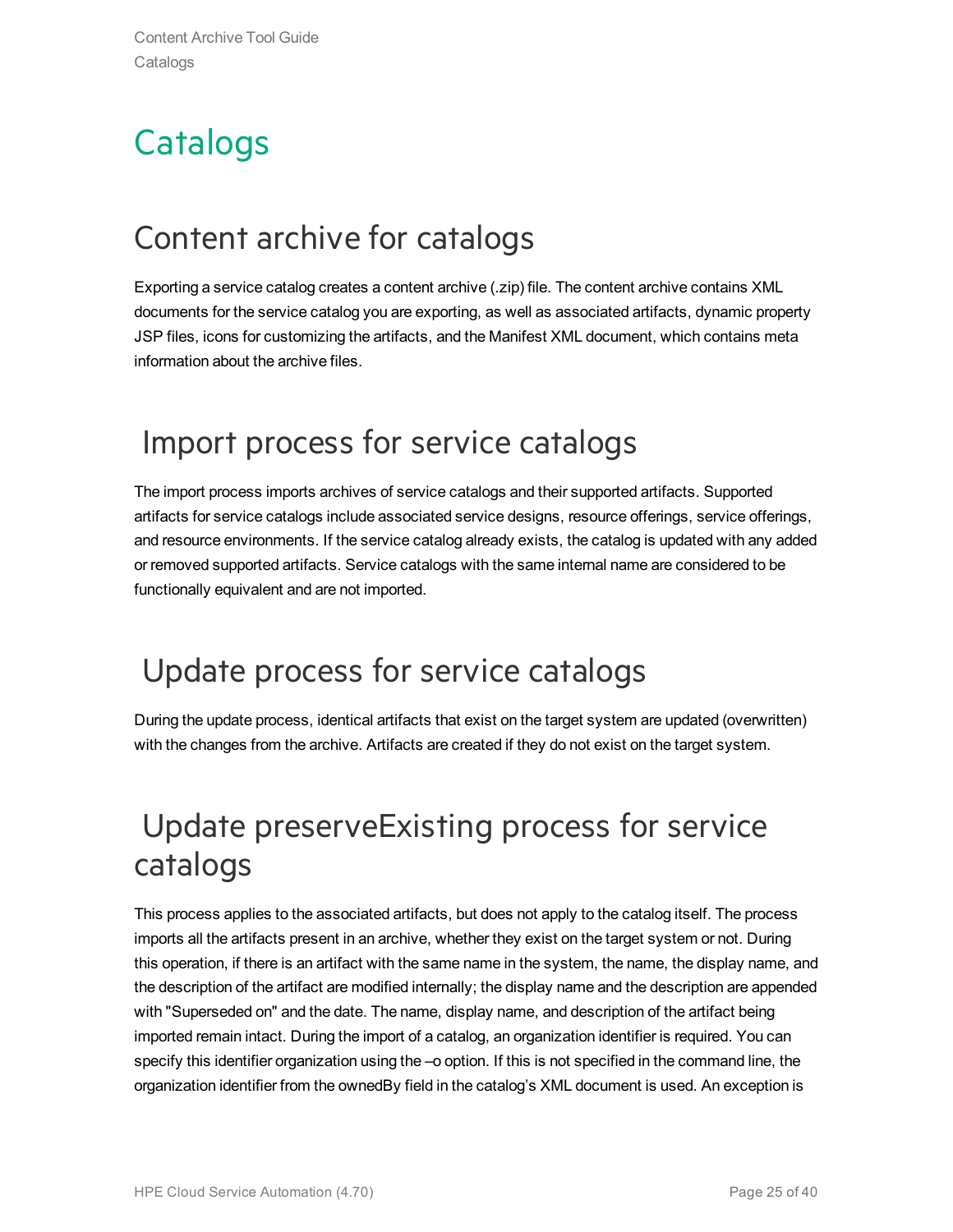generated if you do not supply an organization identifier during import and if the organization that the catalog is associated with on the source system does not exist on target system.

**Note:** When you import a catalog using the preserveExisting option, import of the following service offerings is skipped: catalog service offerings if they are upgrades of other service offerings, and catalog service offerings if they are upgradable to other service offerings. See the CSA online help for more information on upgrading catalogs.

**Important:** Importing the global shared catalog is not supported. You cannot associate a catalog with an organization with the "Provider" business role.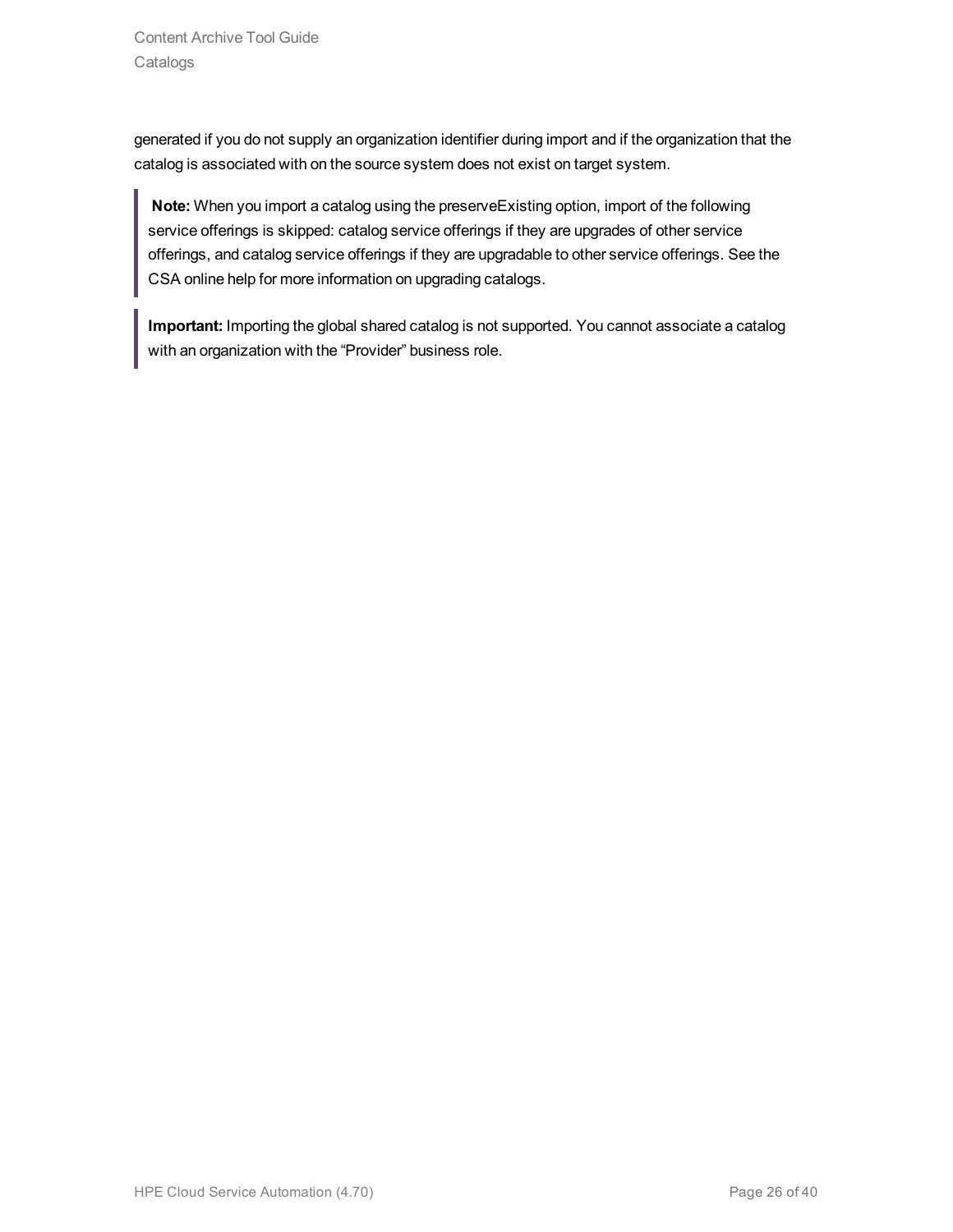# <span id="page-26-0"></span>**Configuration**

The CAT is installed during CSA product installation, typically in Tools\ContentArchiveTool\ in the CSA installation folder.

# <span id="page-26-1"></span>Configuration details

## **Config.properties file**

The config.properties file must be in the same folder as the content-archive-tool.jar file, often under <CSA install folder>\HPE\CSA\Tools\ContentArchiveTool. The default property filename is  $\text{config}.\text{properties}$ , but this file can have any name. Use the  $-c$  option to specify the name of the file.

## **Sample configuration files**

The content-archive-tool.jar can produce sample configuration files by executing the following at the command prompt: java –jar content-archive-tool.jar –g

The following sample configuration files are created:

- config.properties.oracle
- config.properties.mssql
- config.properties.postgresql

### **Configuration properties file parameters**

The sample configuration file not needed by the database in use by CSA can be deleted. For example, if you are using a Microsoft SQL Server database, retain the MS SQL configuration file and if desired rename config.properties or other name of your choice. The Oracle configuration file can be deleted since it is not needed. This following table lists the parameters found in the config.properties file.

| jdbc.driver      | Database driver class                                                    |
|------------------|--------------------------------------------------------------------------|
| <b>ClassName</b> | (do not change this value)                                               |
| jdbc.dialec      | The database dialect.                                                    |
| t                | Do not change this value.                                                |
|                  | When specifying an IPv6 address, it must be enclosed in square brackets. |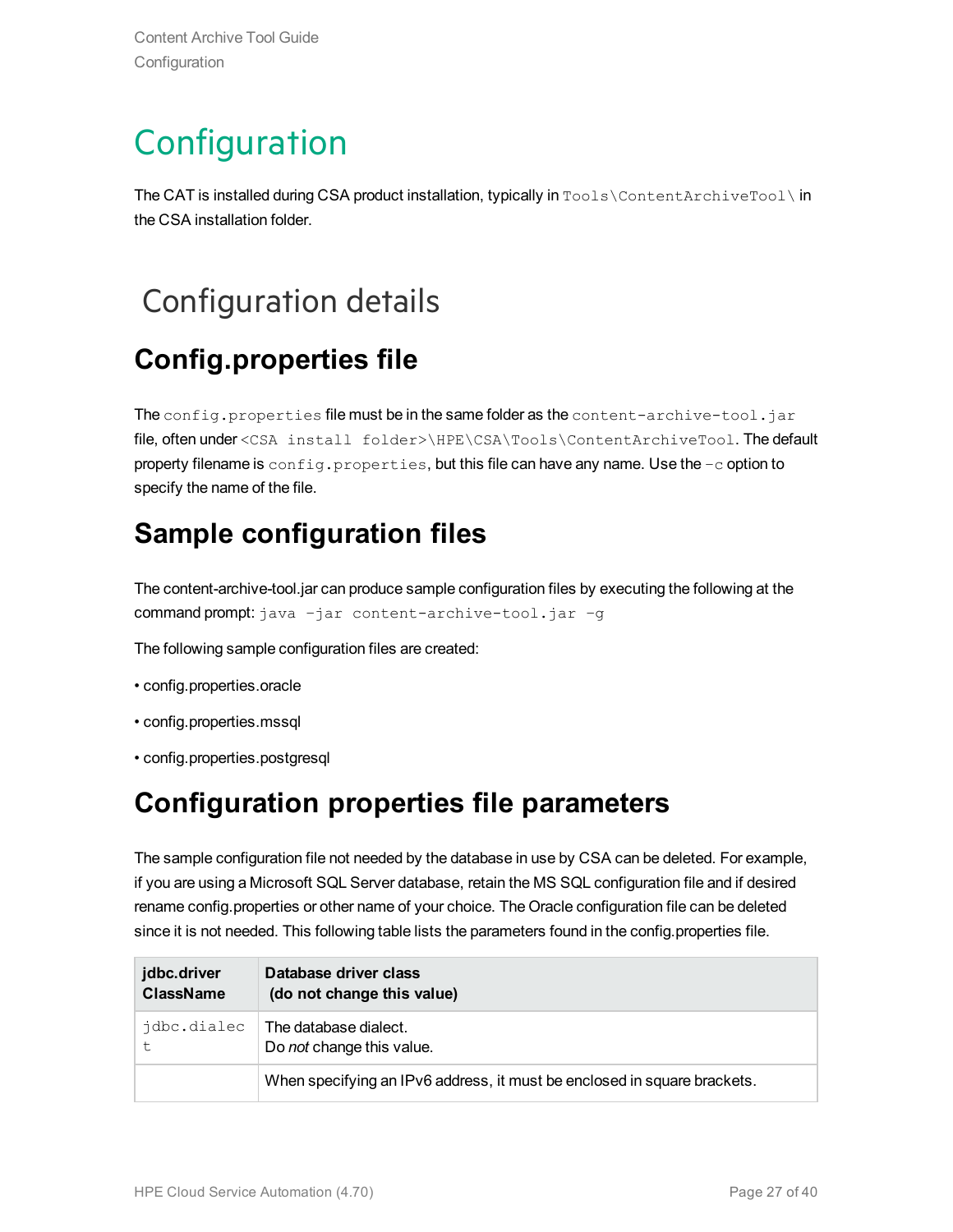| jdbc.driver<br><b>ClassName</b> | Database driver class<br>(do not change this value)                                                                                                                                                                                                                                                                                                                |  |
|---------------------------------|--------------------------------------------------------------------------------------------------------------------------------------------------------------------------------------------------------------------------------------------------------------------------------------------------------------------------------------------------------------------|--|
| jdbc.databa<br>seUrl            | Examples:                                                                                                                                                                                                                                                                                                                                                          |  |
|                                 | Oracle (SSL not enabled) :<br>jdbc.databaseUrl=jdbc:oracle:thin:@//127.0.0.1:1521/XE                                                                                                                                                                                                                                                                               |  |
|                                 | Oracle (SSL not enabled, using an IPv6 address):<br>jdbc.databaseUrl= jdbc.databaseUrl=jdbc:oracle:thin:@<br>[f000:253c::9c10:b4b4]:1521:XE                                                                                                                                                                                                                        |  |
|                                 | Oracle (SSL enabled, CSA checks the database DN):<br>$jdbc.databasesUrl=jdbc:oracle:thin:\n@(DESCRIPTION = (ADDRESS)$<br>LIST = (ADDRESS = (PROTOCOL = TCPS) (HOST = $\langle host \rangle$ ) (PORT<br>$=1521)$ )) (CONNECT DATA = (SERVICE NAME = ORCL)) (SECURITY=<br>(SSL SERVER CERT DN =<br>"CCN=abc, OU=dbserver, O=xyz, L=Sunnyvale,<br>$ST=CA, C=US'')$ )) |  |
|                                 | where $\langle$ host> is the name of the system on which the Oracle database server is<br>installed and the values for SSL_SERVER_CERT_DN are for the DN of the<br>Oracle database server                                                                                                                                                                          |  |
|                                 | MS SQL (SSL not enabled):<br>jdbc.databaseUrl=jdbc:jtds:sqlserver://127.0.0.1:1433/exam<br>ple; ssl=require                                                                                                                                                                                                                                                        |  |
|                                 | MS SQL (SSL not enabled, using an IPv6 address):<br>jdbc.databaseUrl=jdbc:jtds:sqlserver://<br>$[::1]:1433/e$ xample; ssl=request                                                                                                                                                                                                                                  |  |
|                                 | MS SQL (SSL enabled):<br>jdbc.databaseUrl=jdbc:jtds:sqlserver://127.0.0.1:1433/exam<br>ple; ssl=authenticate                                                                                                                                                                                                                                                       |  |
|                                 | MS SQL (FIPS 140-2 compliant):<br>jdbc.databaseUrl=jdbc:jtds:sqlserver://127.0.0.1:1433/exam<br>ple; ssl=authenticate                                                                                                                                                                                                                                              |  |
|                                 | PostgreSQL:<br>jdbc.databaseUrl=jdbc:postgresql://127.0.0.1:5432/csadb                                                                                                                                                                                                                                                                                             |  |
| jdbc.userna<br>me               | Database user name                                                                                                                                                                                                                                                                                                                                                 |  |
| jdbc.passwo<br>rd               | Encrypted database password                                                                                                                                                                                                                                                                                                                                        |  |
| csa war.loc                     | The path for CSA. war location in CSA installation. You must change this path if<br>CSA is not installed in the default location. Example for Windows: csa<br>war.loc=C:\\Program Files\\HPE\\CSA\\jboss-as-<br>7.1.1. Final\\standalone\\deployments\\csa.war                                                                                                     |  |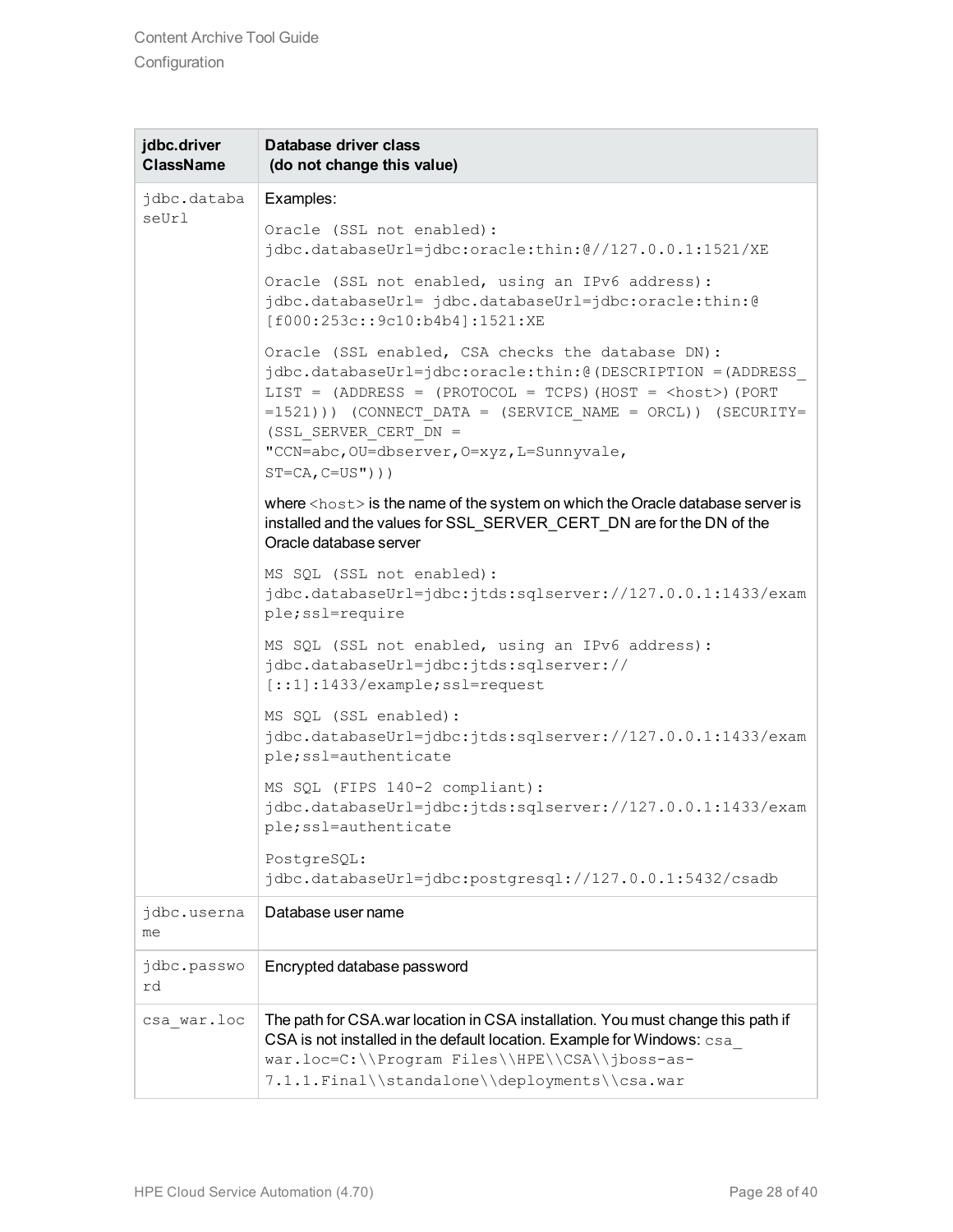| jdbc.driver<br><b>ClassName</b> | Database driver class<br>(do not change this value)<br>Example for Linux: csa_war.loc=/usr/local/hp/csa/jboss-as-<br>7.1.1. Final/standalone/deployments/csa.war        |  |
|---------------------------------|-------------------------------------------------------------------------------------------------------------------------------------------------------------------------|--|
|                                 |                                                                                                                                                                         |  |
|                                 | Note: You must manually change the csa.war file location information in<br>config.properties on Linux installations because it is not generated in<br>the Linux format. |  |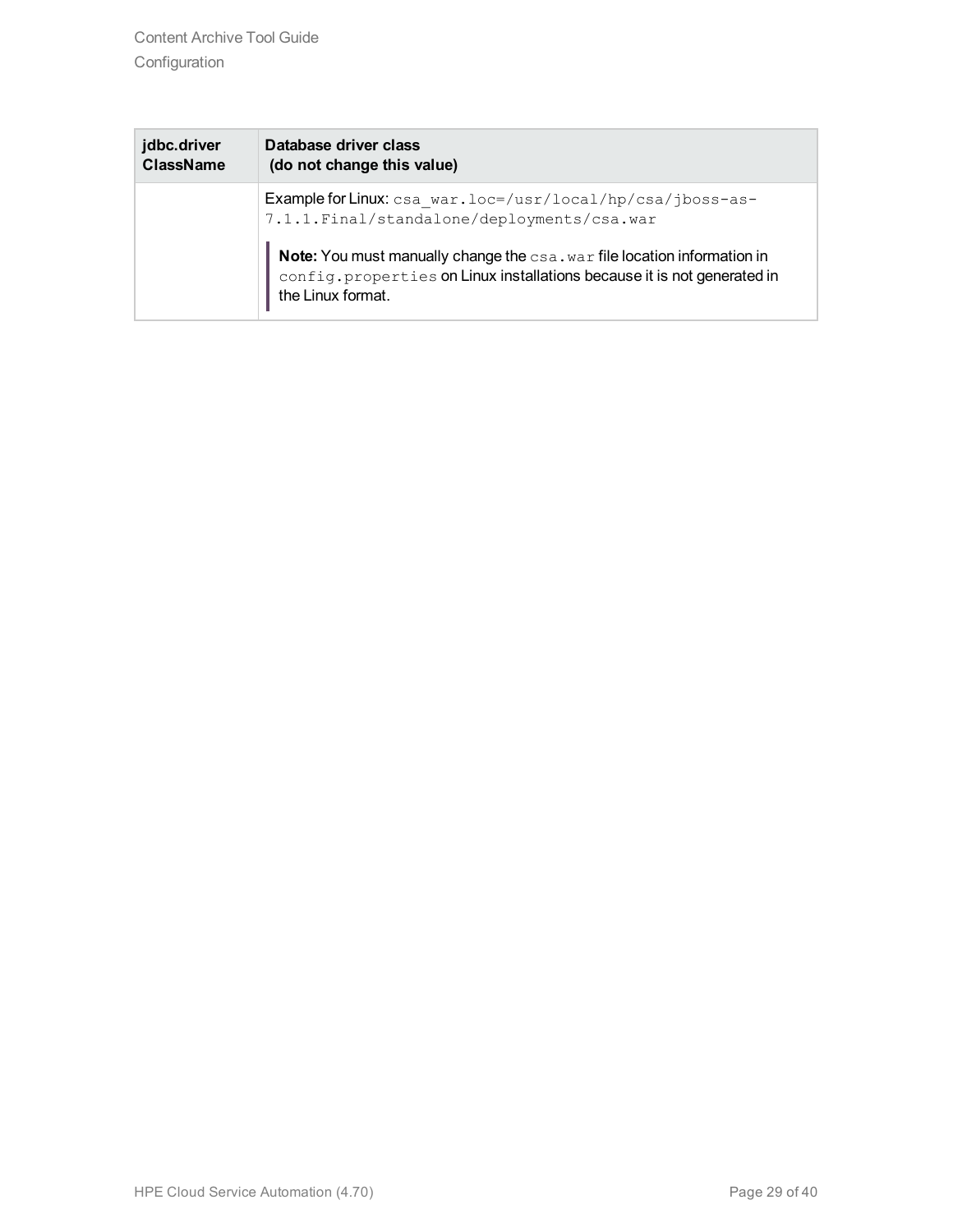Content Archive Tool Guide CLI Options

# <span id="page-29-0"></span>CLI Options

Invoke the Content Archive Tool from the command line as follows:

```
java -jar content-archive-tool.jar <options>
```
Use:

```
C:\Program Files\HPE\CSA\Tools\ContentArchiveTool>java -jar content-
archive-tool.jar –h
```
#### Use:

```
-h | -e [[-a <Artifact Type>] [-n <Artifact Name>] | [-u <uuid of
artifact>]] [-c <config property file>] [-t <target output folder>] [-j
<oracle jars>]| -i [-v] [-f | -w] -z <individual zip archive| zip archive
folder> [-c <config property file>] [-o <organization name>] [-r
<provider name> -s <resource pool name>] [-p true|false] [-j <oracle
jars>] | -v -z <individual zip archive| zip archive folder> [-c <config
property file>] [-o <organization name>] [-r <provider name> -s <resource
pool name>] [-j <oracle jars>] | -l | -g
```

| <b>Options</b>                               | <b>Associated Suboptions</b>                                                                                |
|----------------------------------------------|-------------------------------------------------------------------------------------------------------------|
| $-h, -h$ elp                                 | None                                                                                                        |
| Display<br>syntax and<br>use<br>information. |                                                                                                             |
| $-e, - -$<br>export<br>Export<br>artifacts   | .-a, --artifact <artifact type=""><br/>Artifact type to be exported, otherwise all are exported.</artifact> |
|                                              | -n, --name <artifact name=""></artifact>                                                                    |
|                                              | Provide artifact display name of artifact to be exported, otherwise all is exported.                        |
|                                              | -u, --uuid <artifact id=""></artifact>                                                                      |
|                                              | UUID of artifact to be exported.                                                                            |
|                                              | -c, --config <config filename=""></config>                                                                  |
|                                              | Configuration property filename.                                                                            |

Content Archive Tool command-line options and suboptions are shown in the following table.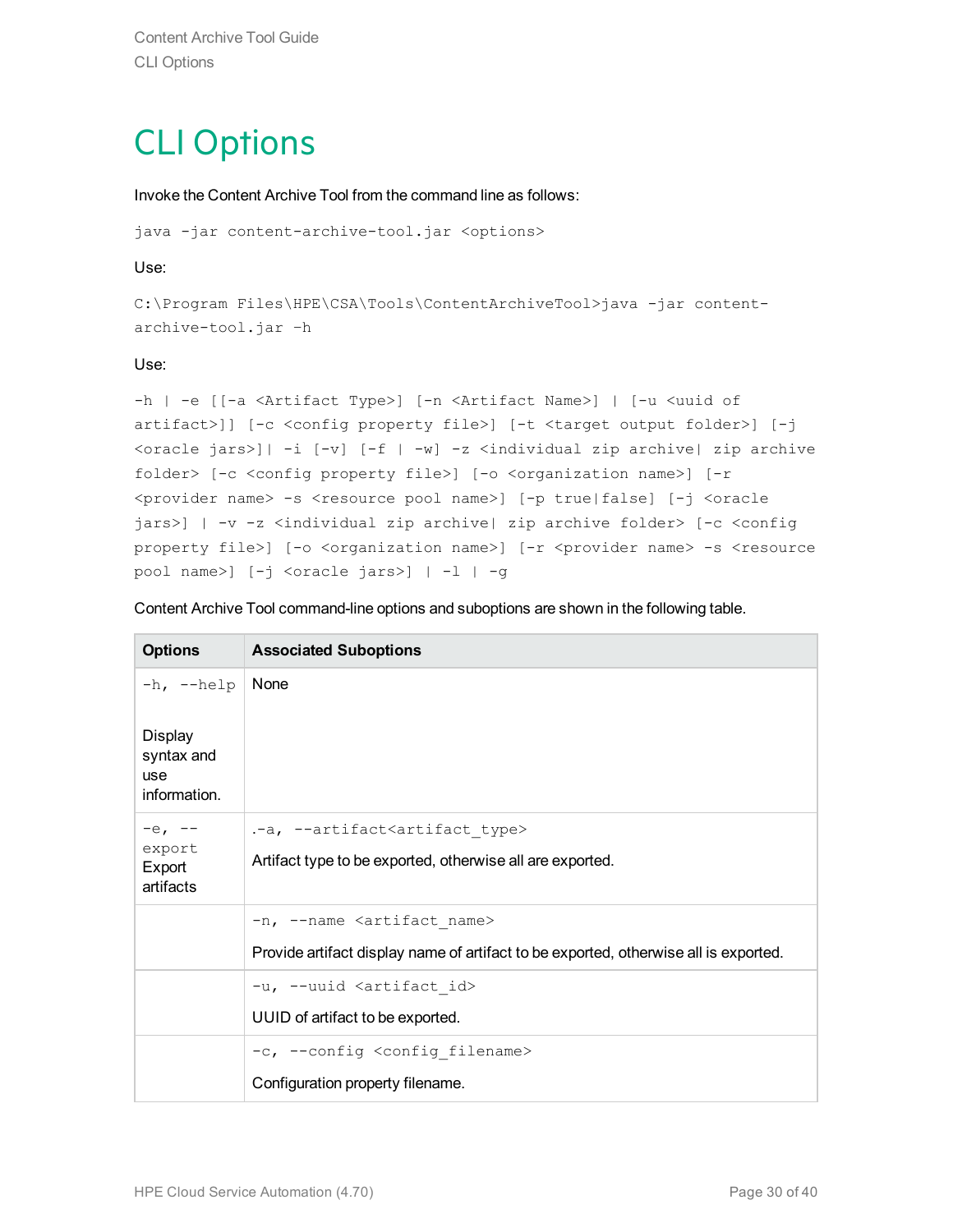| <b>Options</b>                                     | <b>Associated Suboptions</b>                                                                                                                                                                                                                 |  |
|----------------------------------------------------|----------------------------------------------------------------------------------------------------------------------------------------------------------------------------------------------------------------------------------------------|--|
|                                                    | -t, --target <target folder=""><br/>Target folder for archive; target output folder.</target>                                                                                                                                                |  |
|                                                    | $-j$ , $-j$ ars<br>Load Oracle JDBC JAR files. Note jar filenames are separated by spaces.                                                                                                                                                   |  |
| $-i, --$<br>import<br>Import artifact<br>archives. | -v, --validate<br>Validate before the archive is imported.                                                                                                                                                                                   |  |
|                                                    | -f, --updatePreserveExisting<br>Create new artifact(s), duplicating any existing artifact(s) using the same name;<br>then import all artifacts from archive.                                                                                 |  |
|                                                    | -w, --update                                                                                                                                                                                                                                 |  |
|                                                    | Overwrite/update existing artifact(s) without duplication.                                                                                                                                                                                   |  |
|                                                    | -z, --zip <archive folder=""> <archive filename=""></archive></archive>                                                                                                                                                                      |  |
|                                                    | Required; archive folder or filename. If folder, imports all CSA archives in folder. If<br>filename, defaults to current folder unless folder path is specified.                                                                             |  |
|                                                    | -c, --config <config filename=""></config>                                                                                                                                                                                                   |  |
|                                                    | Configuration property filename.                                                                                                                                                                                                             |  |
|                                                    | -o, --orgName <organization id=""></organization>                                                                                                                                                                                            |  |
|                                                    | Organization identifier used for catalog import.                                                                                                                                                                                             |  |
|                                                    | -q, --forceCloudOSProvider <provider name=""><br/>Optional with topology design import; provider to use, must already be configured on<br/>target CloudOS system.</provider>                                                                 |  |
|                                                    | -s (--forceResourcePool) must also be specified when using this option.                                                                                                                                                                      |  |
|                                                    | -r, --forceHPHelionOpenStackProvider <provider name=""></provider>                                                                                                                                                                           |  |
|                                                    | Force Helion OpenStack provider name. Optional with topology design import;<br>provider to use, must already be configured on target Helion OpenStack system. -<br>(--forceResourcePool) must also be specified when using this option.<br>S |  |
|                                                    | -s, --forceResourcePool <resource name="" pool=""></resource>                                                                                                                                                                                |  |
|                                                    | Resource pool name. Optional with topology design import; resource pool to use,<br>must already be defined on target CloudOS system. - r (--forceCloudOSProvider)<br>must also be specified when using this option.                          |  |
|                                                    | -p, --rp [true false]                                                                                                                                                                                                                        |  |
|                                                    | Associate imported resource offerings and resource environments to resource<br>providers on the target system with same display name and provider type.                                                                                      |  |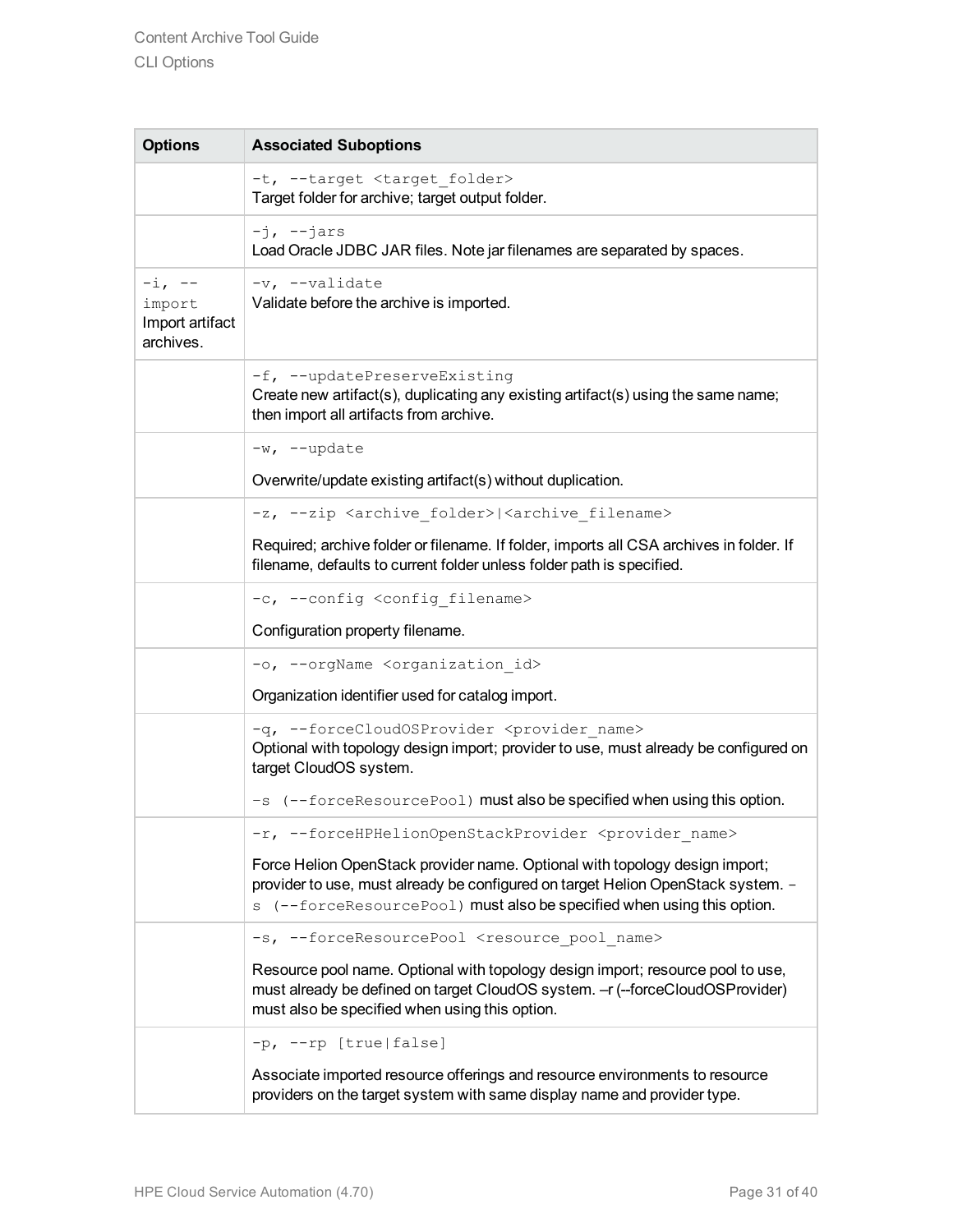| <b>Options</b>                                                                 | <b>Associated Suboptions</b>                                                                                                                                       |  |  |
|--------------------------------------------------------------------------------|--------------------------------------------------------------------------------------------------------------------------------------------------------------------|--|--|
|                                                                                | -j, --jars <oracle jar1="" jar2="" oracle=""></oracle>                                                                                                             |  |  |
|                                                                                | Load Oracle JDBC JAR files. Note jar filenames are separated by spaces.                                                                                            |  |  |
| $-v, --$<br>validate<br>Validate<br>before the<br>archive is<br>imported.      | -c, --config <config filename=""><br/>Config property filename.</config>                                                                                           |  |  |
|                                                                                | -j, --jars <oracle jar1="" jar2="" oracle=""></oracle>                                                                                                             |  |  |
|                                                                                | Load Oracle JDBC JAR files. Note jar filenames are separated by spaces.                                                                                            |  |  |
|                                                                                | -o, --orgName <organization id=""></organization>                                                                                                                  |  |  |
|                                                                                | Organization identifier for export of catalog(s).                                                                                                                  |  |  |
|                                                                                | -z, --zip <archive folder=""> <archive filename=""></archive></archive>                                                                                            |  |  |
|                                                                                | Required; archive folder or filename. If folder, validates all CSA archives in folder. If<br>filename, defaults to current folder unless folder path is specified. |  |  |
| $-1, -1$ ist                                                                   | None                                                                                                                                                               |  |  |
| List the<br>supported<br>valid artifact<br>types.                              |                                                                                                                                                                    |  |  |
| $-g, --$<br>generate<br>Generate<br>sample input<br>config<br>properties file. | None                                                                                                                                                               |  |  |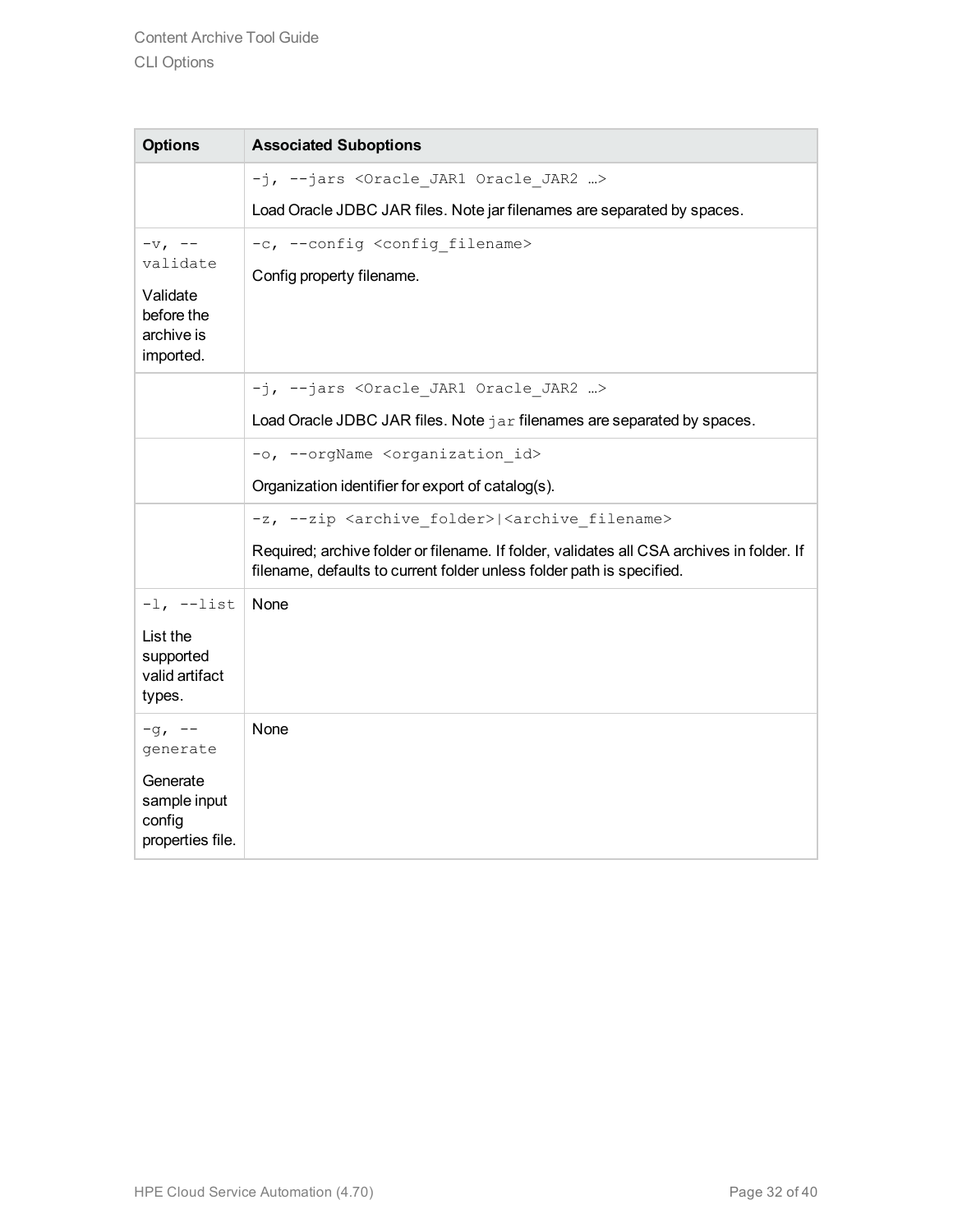Content Archive Tool Guide CLI Options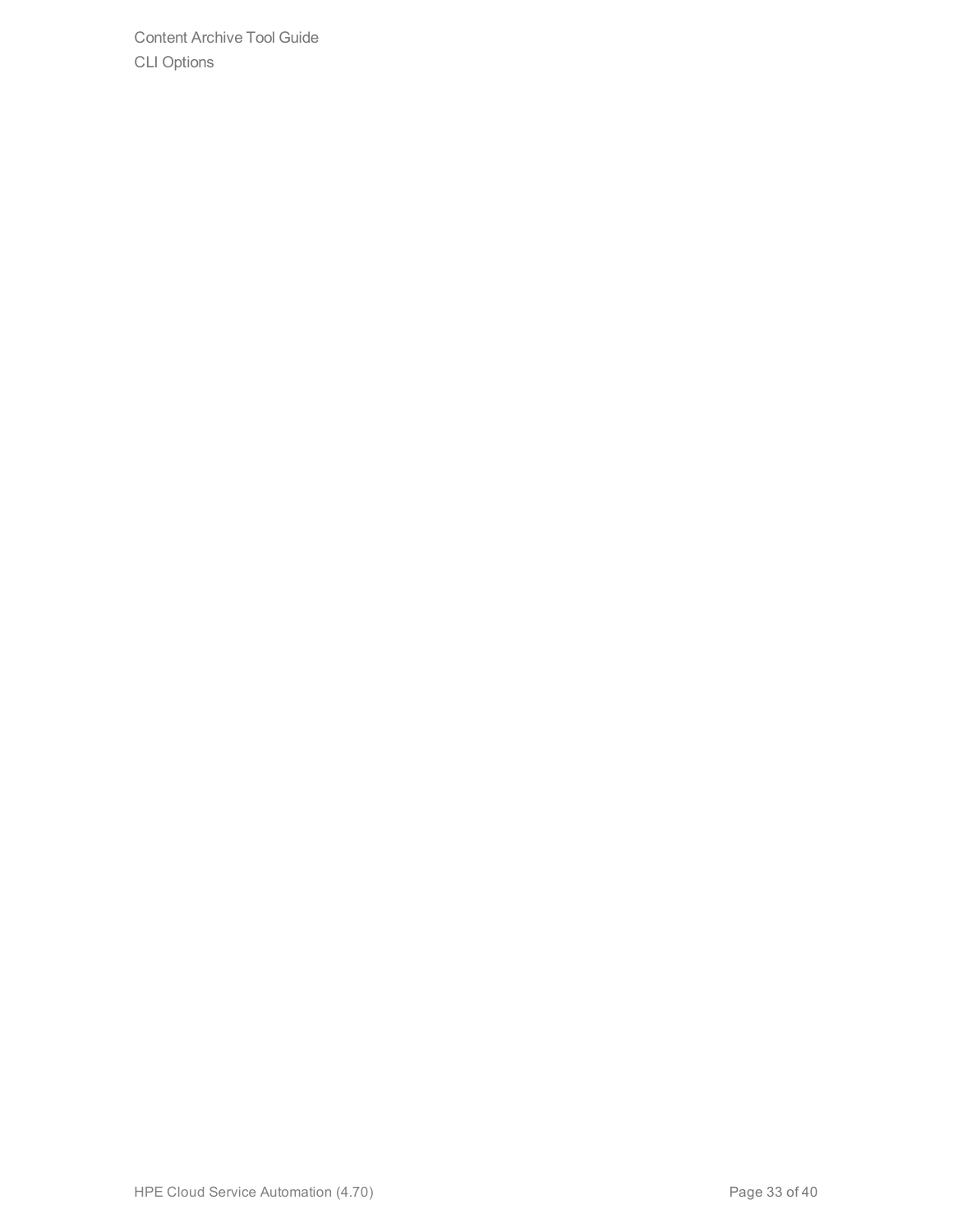# <span id="page-33-0"></span>Communicating with MS SQL or Oracle Database using SSL

If SSL is enabled between CSA and MS SQL or the Oracle database, the URL property in the database properties file must be configured correctly, and additional command-line options might be required when using an Oracle database.

| Confi<br>g<br>option<br>s                                                                                                          | <b>CLI options</b>                                                                                                                                                                                                                                                                                                                                                                                                                                                                                                                                                                                                                                                                                                                                                                                                                                                                                                                 | jdbc.databaseUrl value                                                                                                                                                                                                                                                                                                   |
|------------------------------------------------------------------------------------------------------------------------------------|------------------------------------------------------------------------------------------------------------------------------------------------------------------------------------------------------------------------------------------------------------------------------------------------------------------------------------------------------------------------------------------------------------------------------------------------------------------------------------------------------------------------------------------------------------------------------------------------------------------------------------------------------------------------------------------------------------------------------------------------------------------------------------------------------------------------------------------------------------------------------------------------------------------------------------|--------------------------------------------------------------------------------------------------------------------------------------------------------------------------------------------------------------------------------------------------------------------------------------------------------------------------|
| Oracl<br>e:<br><b>CSA</b><br>does<br>not<br>check<br>the<br>databa<br>se DN.<br>client<br>authen<br>ticatio<br>n is<br>enable<br>d | -Djavax.net.ssl.keyStore<br>=" <certificate file="" key="">"<br/>Djavax.net.ssl.keyStorePassw<br/>ord<br/>=<certificate_key_file_<br>password&gt;<br/>-Djavax.net.ssl.keyStoreType<br/>=<certifyicate file<br="" key="">type&gt;<br/>where <certificate file="" key=""> is<br/>the same keystore file defined by the<br/>certificate-key file attribute in the ssl<br/>element of the %CSA HOME%\jboss-<br/><math>as-</math><br/>7.1.1. Final\standalone\confi<br/>guration\standalone.xml file (for<br/>example, &amp;CSA HOME&amp;\jboss-as-<br/>7.1.1. Final\standalone\confi<br/>guration\.keystore),<br/><certificate file<br="" key="">password&gt; is the password to the<br/>keystore file (for example, changeit),<br/>and<certificate file<br="" key="">type&gt; is the keystore type (for<br/>example, JKS or PKCS12)</certificate></certificate></certificate></certifyicate></certificate_key_file_<br></certificate> | jdbc:oracle:thin:@(DESCRIPTION=<br>$(ADDRESS \; LIST = (ADDRESS = (PROTOCOL =$<br>$TCPS)$ (HOST = <host>) (PORT =<br/>1521))) (CONNECT DATA = (SERVICE<br/>NAME = <math>ORCL)</math>) where <math>\langle host \rangle</math> is the name<br/>of the system on which the Oracle database<br/>server is installed.</host> |
| Oracl                                                                                                                              | <none></none>                                                                                                                                                                                                                                                                                                                                                                                                                                                                                                                                                                                                                                                                                                                                                                                                                                                                                                                      | jdbc:oracle:thin:@(DESCRIPTION=<br>(ADDRESS LIST=(ADDRESS=(PROTOCOL =                                                                                                                                                                                                                                                    |

**Important:** The Content Archive Tool does not support DN verification.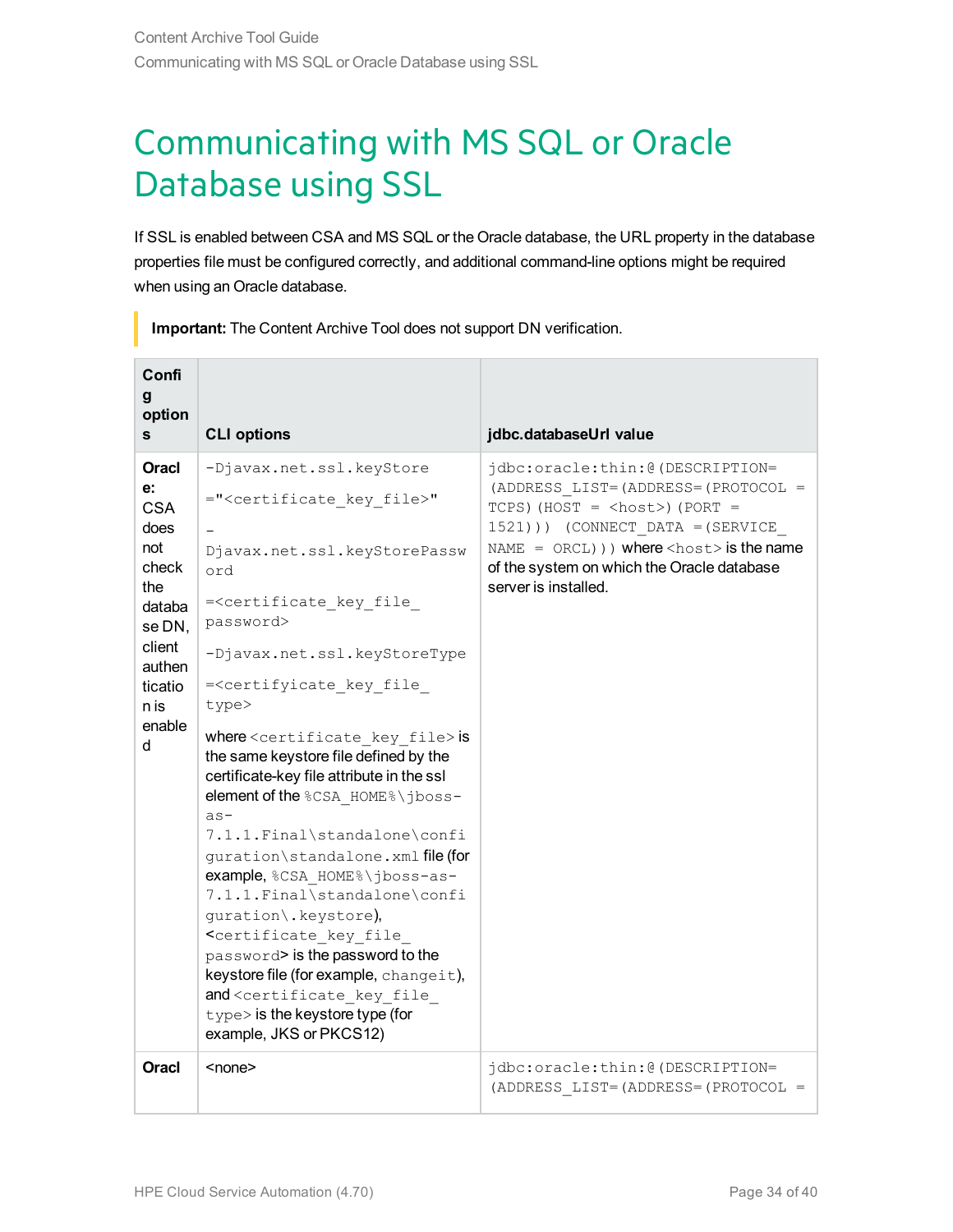| Confi<br>g<br>option<br>S                                                                                                    | <b>CLI options</b> | jdbc.databaseUrl value                                                                                                                                                                                               |
|------------------------------------------------------------------------------------------------------------------------------|--------------------|----------------------------------------------------------------------------------------------------------------------------------------------------------------------------------------------------------------------|
| e:CSA<br>does<br>not<br>check<br>the<br>databa<br>se DN,<br>client<br>authen<br>ticatio<br>n is<br><b>NOT</b><br>enable<br>d |                    | $TCPS)$ (HOST = $\langle \text{host} \rangle$ ) (PORT =<br>1521))) (CONNECT DATA = (SERVICE<br>NAME = $ORCL)$ ) where $<$ host> is the<br>name of the system on which the<br>Oracle database server is<br>installed. |
| <b>MS</b><br>SQL:<br><b>SSL is</b><br>enable<br>d                                                                            | $none$             | jdbc:jtds:sqlserver://127.0.0.1:14<br>33/example; ssl=authenticate                                                                                                                                                   |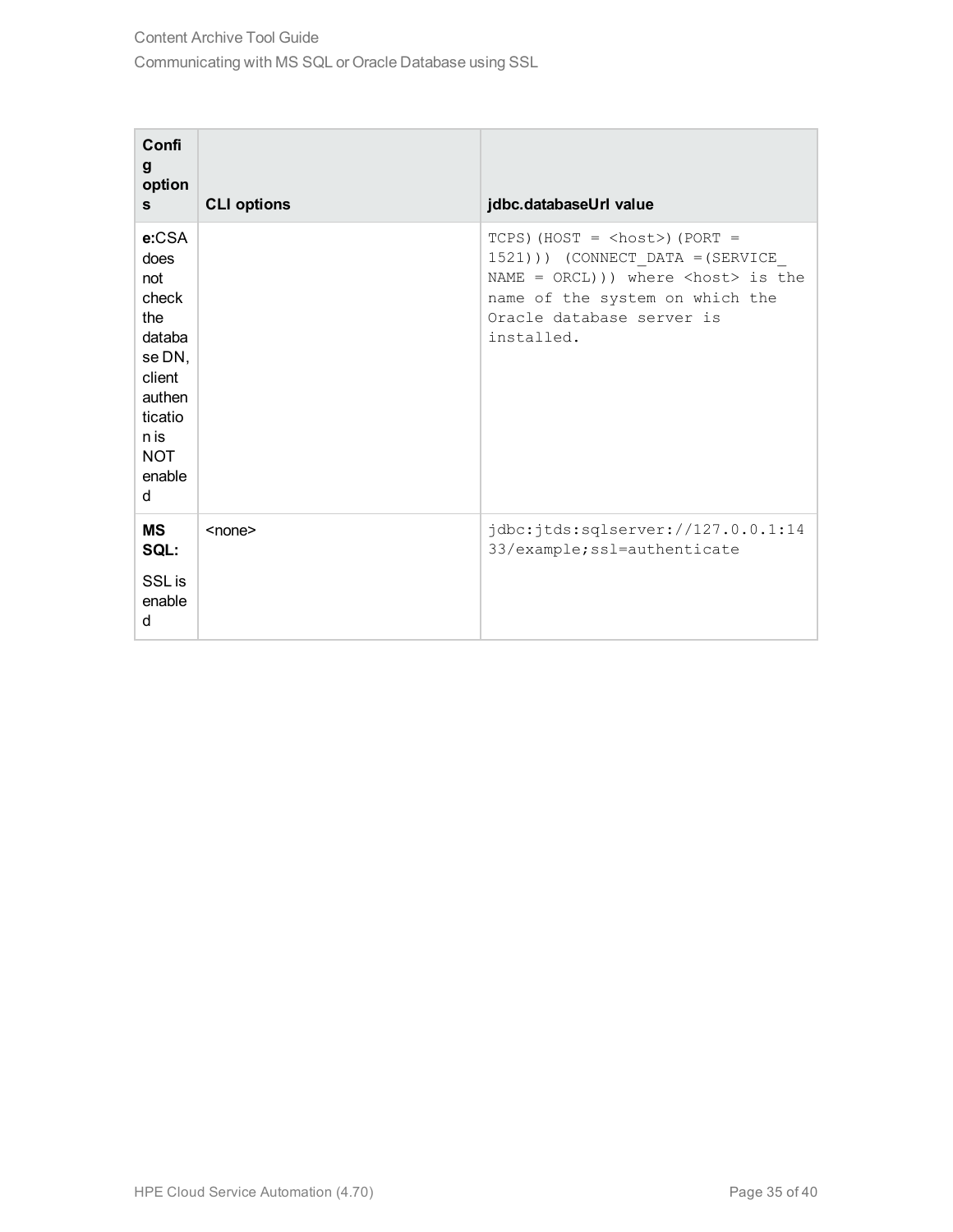## <span id="page-35-0"></span>Examples

**Example 1:** Display the Content Archive Tool Use/help

java -jar content-archive-tool.jar –h

**Example 2:** Generate a sample config.properties file to be used by this tool

java -jar content-archive-tool.jar –g

**Example 3:** Display a list of artifact types supported for export

java -jar content-archive-tool.jar –list

**Example 4:** Export all supported artifacts to the current folder. An archive will be created for each primary artifact

java -jar content-archive-tool.jar –e

**Example 5:** Export all service offerings to the current folder

java -jar content-archive-tool.jar –export –a

SERVICE OFFERING, SERVICE DESIGN, RESOURCE OFFERING, CATALOG, RESOURCE ENVIRONMENT, and SERVICE\_OFFERING, COMPONENT\_PALETTE are valid values for the -a option

**Example 6:** Export a resource offering with the display name vCenter Resource Offering to the current folder

java -jar content-archive-tool.jar –e –a RESOURCE\_OFFERING –n "vCenter Resource Offering"

**Example 7:** Export an artifact with id 90cec2ff3b7d9a03013b7db4c6ff003f to the current folder

```
java –jar content-archive-tool.jar –export –uuid
90cec2ff3b7d9a03013b7db4c6ff003f
```
**Note:** In examples 4 to 7, artifacts could be exported to a target folder instead of the current folder by providing the -t option with the value of the target folder. The following is an example that exports all catalogs to folder C:\temp\catalogs. java –jar content-archivetool.jar –export –archive CATALOG –target "C:\temp\catalogs"

**Example 8:** Import all artifacts present in the specified archive

SERVICE\_OFFERING\_Sample\_Service\_Offering\_ 90cec2ff3c0763bf013c076cf4f10083.zip from the current folder.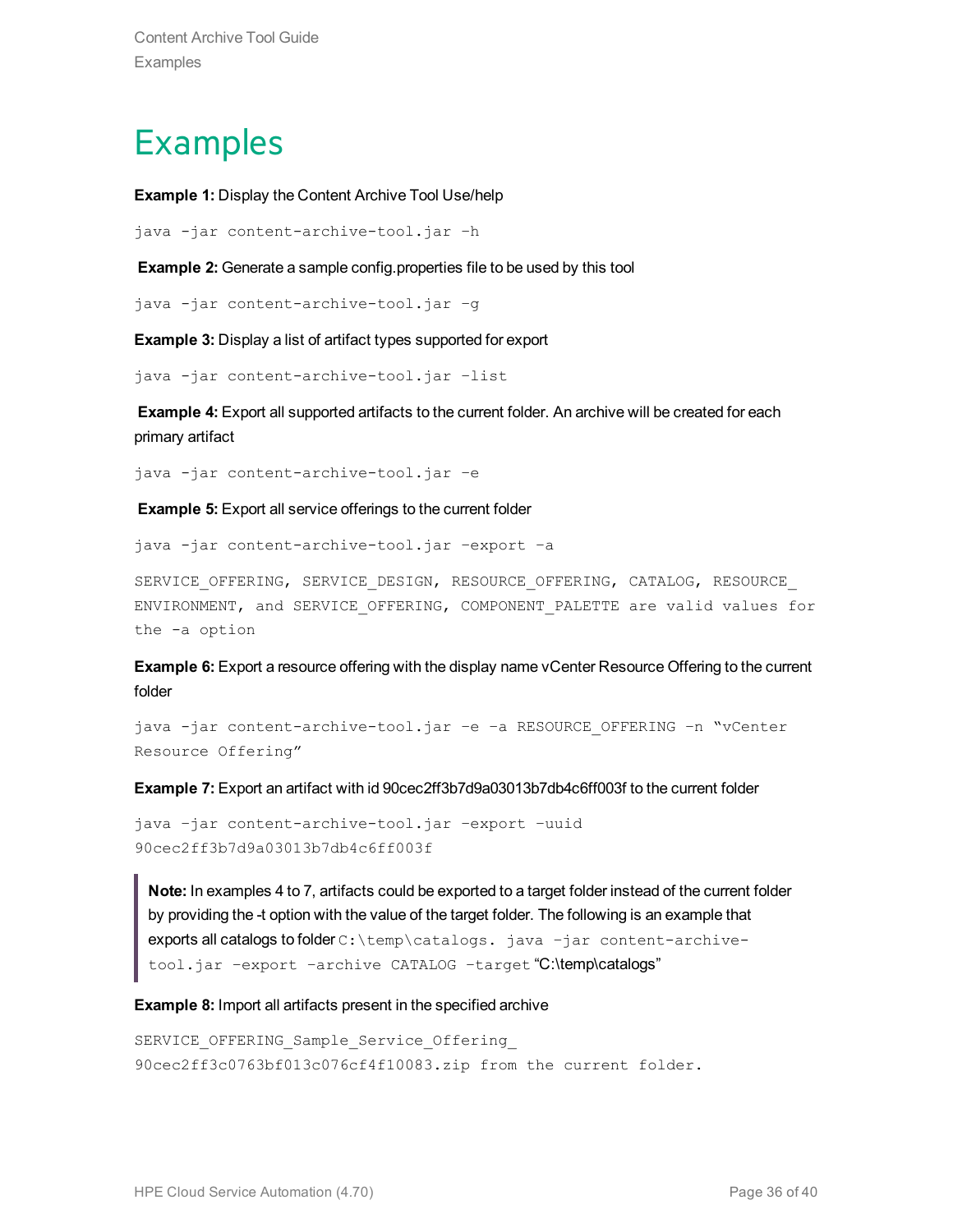java -jar content-archive-tool.jar -i -z SERVICE OFFERING Sample Service Offering\_90cec2ff3c0763bf013c076cf4f10083.zip

**Example 9:** Import all archives stored in the folder C: \temp\archive

java -jar content-archive-tool.jar -i -z "C:\temp\archive"

**Example 10:** Import with validation all artifacts present in an archive SERVICE\_OFFERING\_Sample Service Offering 90cec2ff3c0763bf013c076cf4f10083.zip from the current folder

java -jar content-archive-tool.jar -import –v –zip SERVICE\_OFFERING\_ Sample Service Offering 90cec2ff3c0763bf013c076cf4f10083.zip

This operation validates whether or not the artifacts in the archive are already present in the system and provides a summary of the validation. You are then prompted to continue with the import operation. When Y (yes) is selected, the import operation continues by default. When N (no) is selected, the current archive is not imported. When Q (quit) is selected, all remaining import activity is terminated.

**Example 11:** Import all artifacts present in archive SERVICE\_OFFERING\_Sample\_Service Offering 90cec2ff3c0763bf013c076cf4f10083.zip from the current folder regardless of whether artifacts by the same name already exist on the target system.

java -jar content-archive-tool.jar -i –f -z SERVICE\_OFFERING\_Sample\_ Service Offering 90cec2ff3c0763bf013c076cf4f10083.zip

By default, the updatePreserveExisting (-f) operation validates whether or not the artifacts in the archive are already present in the system and provides a summary of validation. You are then prompted to continue with the import operation. When Y (yes) is selected, existing artifacts with the same name as artifacts in the archive are renamed, and all artifacts in the archive are then created on the target system. When N (no) is selected, the current archive is not imported. When Q (quit) is selected, all remaining import activity is terminated.

**Example 12:** Import a catalog and all the artifacts in the archive named CATALOG Consumer Catalog 90cec2ff3c0763bf013c076fbf7000c0.zip, associating the catalog with an organization named CONSUMER\_ORG

java -jar content-archive-tool.jar -i -z CATALOG\_Consumer\_Catalog\_ 90cec2ff3c0763bf013c076fbf7000c0.zip –o CONSUMER\_ORG

**Note:** Before performing this operation on the catalog archive, the organization CONSUMER\_ ORG should be created on the target system. If this organization is not present, the Content Archive Tool will associate the catalog to the organization it was associated with on the source system. If neither organization exists on the target system, the Content Archive Tool terminates with an exception.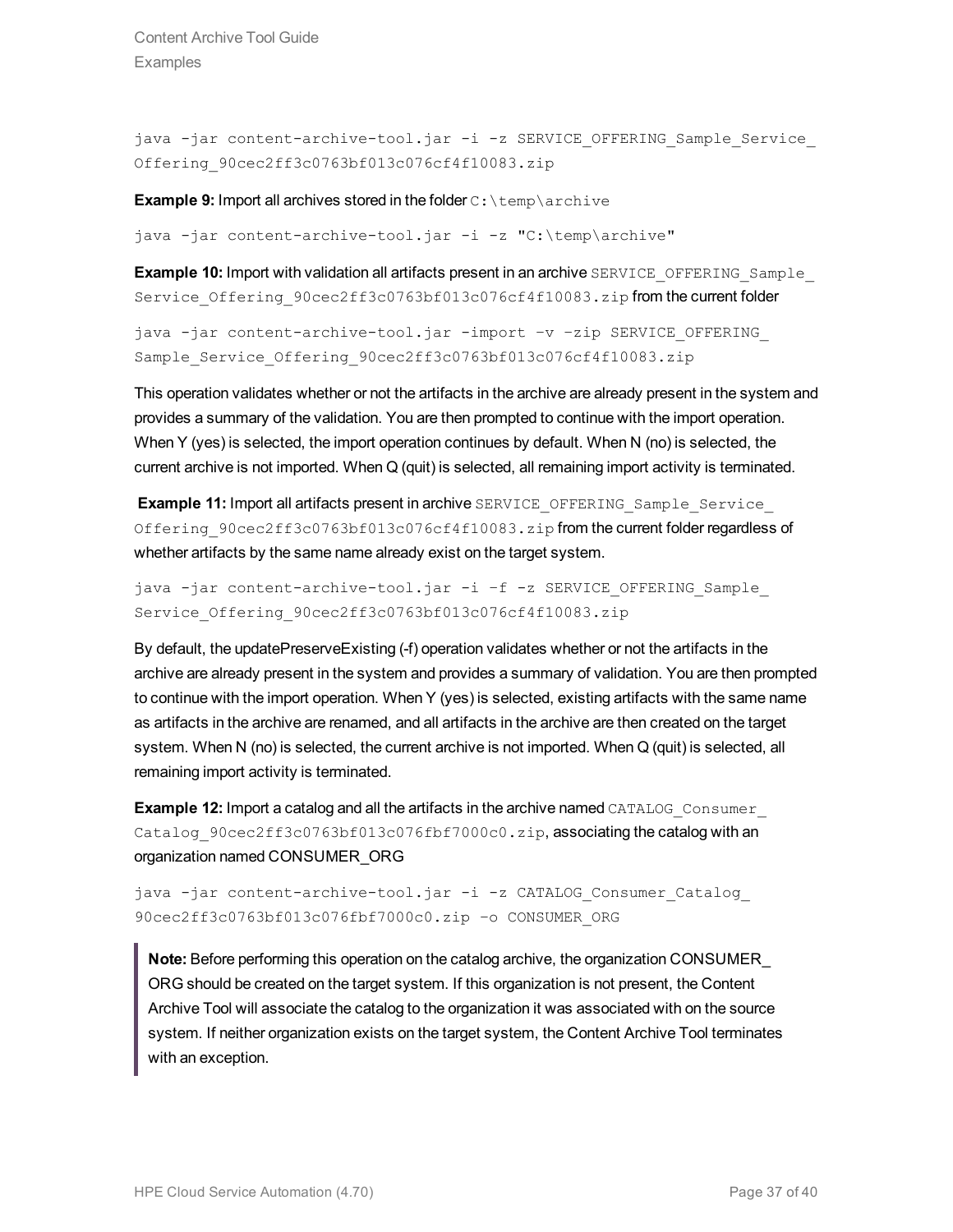**Example 13:** Import all artifacts and automatically associate imported resource offerings to resource providers with same display name and provider type on the target system.

java -jar content-archive-tool.jar -i –p true -z SERVICE\_OFFERING\_Sample\_ Service Offering 90cec2ff3c0763bf013c076cf4f10083.zip

**Example 14:** Import all artifacts preserving original artifacts on target system. Automatically associate the resource offerings imported with existing resource providers using the same display name and provider type on the target system.

java -jar content-archive-tool.jar -i –f –z SERVICE\_OFFERING\_Sample\_ Service Offering 90cec2ff3c0763bf013c076cf4f10083.zip -p true

**Example 15:** Import all artifacts preserving original artifacts from catalog archive: CATALOG Consumer Catalog 90cec2ff3c0763bf013c076fbf7000c0.zip

java -jar content-archive-tool.jar –i –f –z CATALOG\_Consumer\_Catalog\_ 90cec2ff3c0763bf013c076fbf7000c0.zip

**Example 16:** Import all artifacts preserving original artifacts from catalog archive and associate resource provider to resource offering and resource environment.

java -jar content-archive-tool.jar –i –f –z CATALOG\_Consumer\_Catalog\_ 90cec2ff3c0763bf013c076fbf7000c0.zip –-rp true

**Example 17:** Import all artifacts present in the specified archive from the current folder. Because the archive includes topology design(s), a configured CloudOS provider and CloudOS system resource pool on the target system can be specified using the –r and –s sub-options respectively to override the provider and resource pool values found in the archive.

```
java –jar content-archive-tool.jar –i –v –z SERVICE_DESIGN_topo1_
90b72c4e425ae0db01425b0c1ae40020.zip -c
c:\work\temp\exportimport\cfg.properties.oracle -r CloudOS181 -s
```
localResourcePool

**Example 18:** Validate the service offering archive: SERVICE\_OFFERING\_ Sample Service Offering 90cec2ff3c0763bf013c076cf4f10083.zip

java –jar content-archive-tool.jar –v –z SERVICE\_OFFERING\_Sample\_Service\_ Offering\_90cec2ff3c0763bf013c076cf4f10083.zip

**Example 19: Validate catalog archive** CATALOG Consumer Catalog 90cec2ff3c0763bf013c076fbf7000c0.zip, where the catalog in the archive is to be associated with an organization named CONSUMER ORG.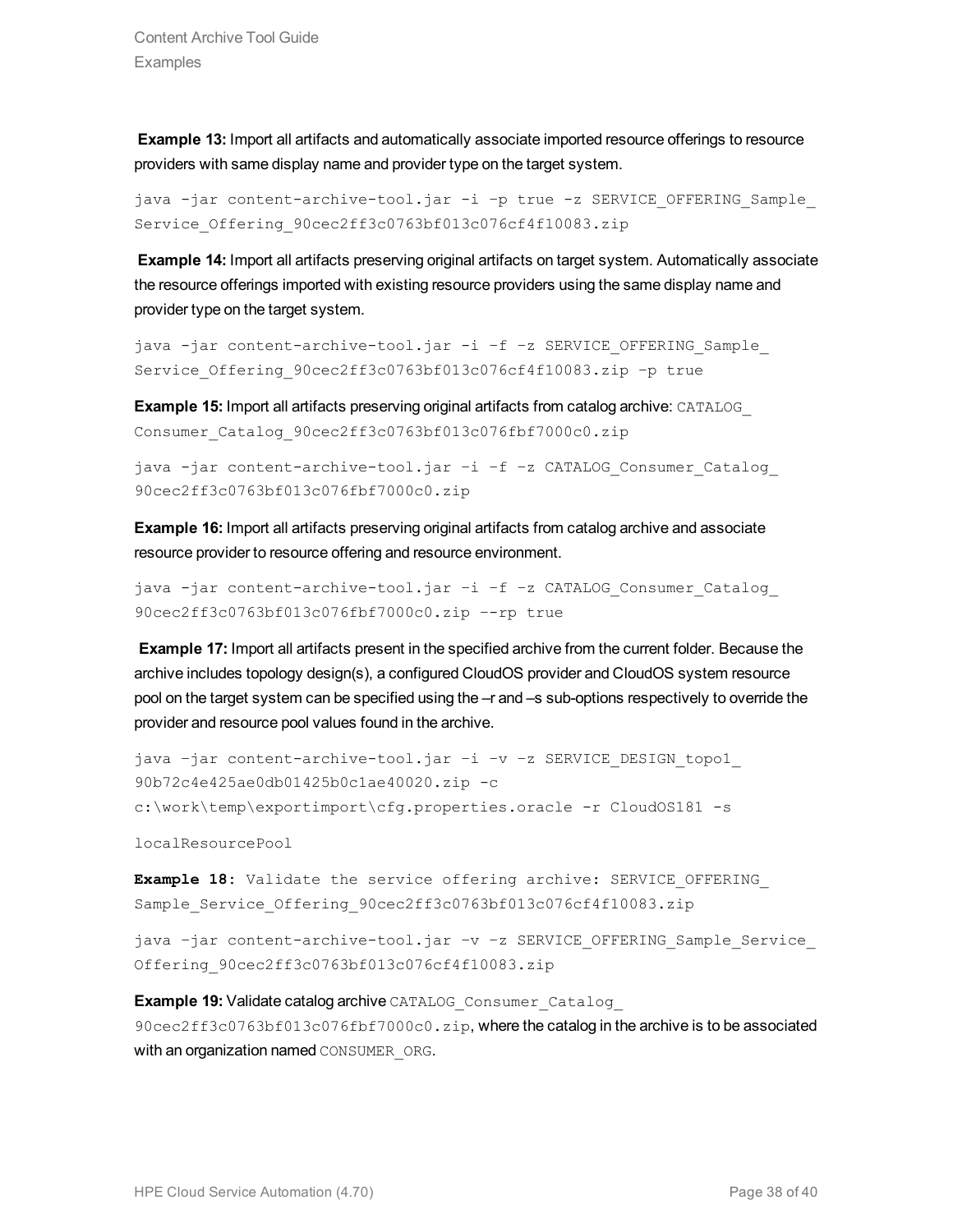```
java –jar content-archive-tool.jar –v –z CATALOG_Consumer_Catalog_
90cec2ff3c0763bf013c076fbf7000c0.zip –o CONSUMER_ORG
```
**Example 20:** Update existing artifacts from service offering archive SERVICE\_OFFERING\_Sample Service Offering 90cec2ff3c0763bf013c076cf4f10083.zip.

```
java –jar content-archive-tool.jar –i –w –z SERVICE_OFFERING_Sample_
Service Offering 90cec2ff3c0763bf013c076cf4f10083.zip
```
**Example 21:** Update existing artifacts from service offering archive SERVICE\_OFFERING\_Sample Service Offering 90cec2ff3c0763bf013c076cf4f10083.zip

java -jar content-archive-tool.jar -i -j ojdbc6.jar orai18n-11.2.0.3.jar -v -z RESOURCE OFFERING offerings 1 90cef59c3e682fca013e68302a240063.zip

**Note:** In examples 4 through 21, it is assumed that the information about the database and csa.war location is stored in the config.properties file in the same folder as the content-archivetool.jar file. Use the –c option to specify the complete path of the configuration file.